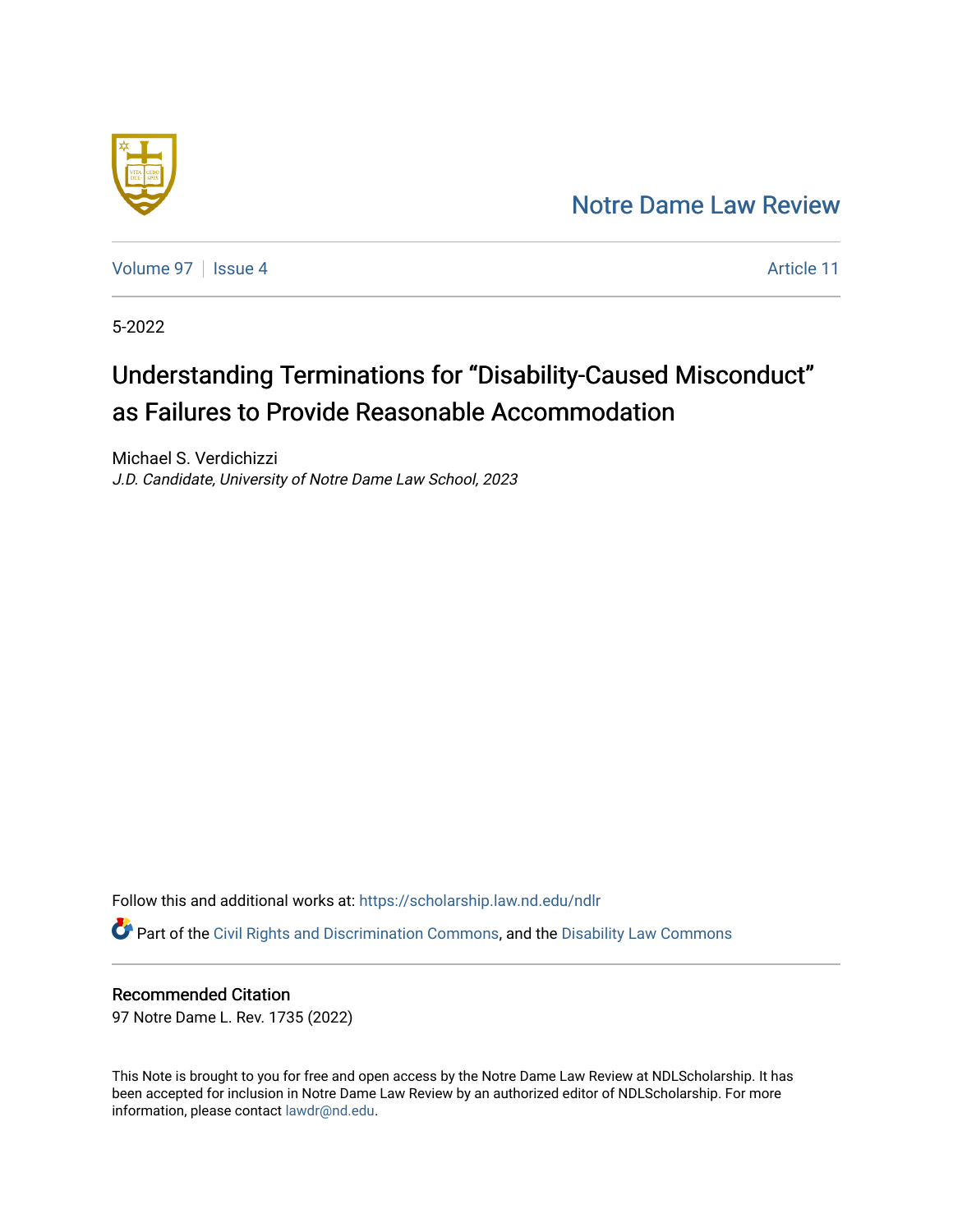# UNDERSTANDING TERMINATIONS FOR "DISABILITY-CAUSED MISCONDUCT" AS FAILURES TO PROVIDE REASONABLE ACCOMMODATION

#### *Michael S. Verdichizzi*\*

#### **INTRODUCTION**

Among those impairments that may be considered "disabilities" under the law of employment discrimination, mental conditions are unique in that they are usually invisible.<sup>1</sup> An employee with a mental condition may spend years at the same job without her coworkers becoming aware that she has a disability—unlike, perhaps, cases involving a hearing-impaired person, or someone who requires the use of a wheelchair.<sup>2</sup> Ailments such as bipolar disorder, post-traumatic stress disorder (PTSD), or obsessive-compulsive disorder (OCD) often manifest themselves only in behaviors likely considered by peers to be odd or eccentric.<sup>3</sup> Often these behaviors are considered violations of workplace conduct rules,<sup>4</sup> which are in some cases designed to screen out individuals with mental conditions.<sup>5</sup> Further, the invisible nature of mental conditions can make them difficult for other individuals to

<sup>\*</sup> J.D. Candidate, University of Notre Dame Law School, 2023; B.A., Providence College, 2020. I thank Administrative Judge John Burkhardt of the Equal Employment Opportunity Commission for his guidance and patience in overseeing my work on the cases that inspired this Note. I also thank my parents and my brothers for their unending support of my education, and the staff of Volume 97 of the *Notre Dame Law Review* for their hard work and dedication.

<sup>1</sup> Lizabeth A. Barclay & Karen S. Markel, *Ethical Fairness and Human Rights: The Treatment of Employees with Psychiatric Disabilities*, 85 J. BUS. ETHICS 333, 335 (2009) ("An individual with a psychiatric disability at first glance looks the same as other individuals. . . . Once the illness is discovered by others, the person with the condition is subject to negative attributions."); *see also* Andrew Hsieh, *The Catch-22 of ADA Title I Remedies for Psychiatric Disabilities*, 44 MCGEORGE L. REV. 989, 1003 (2013).

<sup>2</sup> *See* SUSAN STEFAN, HOLLOW PROMISES: EMPLOYMENT DISCRIMINATION AGAINST PEOPLE WITH MENTAL DISABILITIES 10 (2002) ("Others struggle with depression and perform so capably that their coworkers and customers never suspect that they are experiencing tremendous difficulties.").

<sup>3</sup> *See* Hsieh, *supra* note 1, at 1002–04.

<sup>4</sup> *Id.* at 1003.

<sup>5</sup> *See* STEFAN, *supra* note 2, at 155.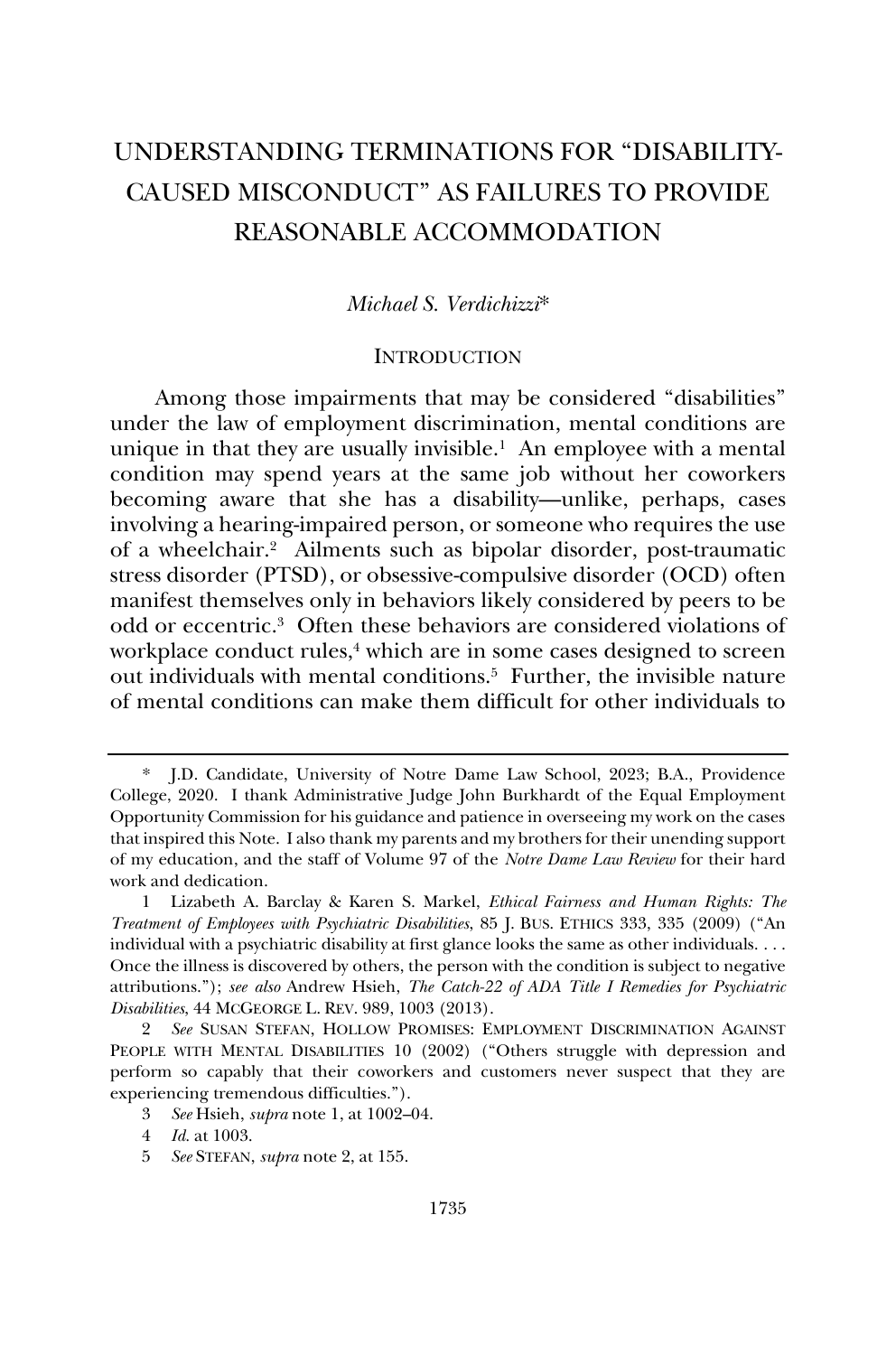understand or empathize with. This lack of understanding among the public, coupled with the growing belief that mental conditions can lead to mass shootings or other acts of violence, contributes to the formation of harmful stereotypes about people who experience mental conditions.<sup>6</sup>

The Americans with Disabilities Act (ADA) is the primary legal mechanism for protecting private-sector employees who experience a disability, whether mental or physical.<sup>7</sup> Given that mental conditions often manifest themselves only in unusual, or perhaps disruptive, behaviors, what obligations, if any, does the ADA impose on employers when an employee's misconduct is caused by a known mental disability? As the Eleventh Circuit recently acknowledged, circuits are split on this issue.<sup>8</sup> A majority of courts have concluded that the violation of a workplace conduct standard, so long as the standard is applied even-handedly and out of business necessity, always constitutes a lawful basis for termination.<sup>9</sup> By contrast, the Second,<sup>10</sup> Ninth,<sup>11</sup> and Tenth<sup>12</sup> Circuit Courts of Appeals, as well as at least one district court outside those circuits, <sup>13</sup> treat disability-caused-misconduct as "part and parcel"<sup>14</sup> of the underlying disability, with the result that an employer

<sup>6</sup> Ann Hubbard, *The ADA, the Workplace, and the Myth of the "Dangerous Mentally Ill*,*"* 34 U.C. DAVIS L.REV. 849, 851–52 (2001); *id.* at 851 n.4 (explaining that people with mental disabilities are frequently viewed not only as dangerous, but as "lazy, malingering, weak or just plain 'bad'").

<sup>7</sup> Hsieh, *supra* note 1, at 995.

<sup>8</sup> Caporicci v. Chipotle Mexican Grill, Inc., 729 Fed. App'x 812, 816, 816 n.5 (11th Cir. 2018) (acknowledging that "other circuits are split" on whether a firing based on disability-related misconduct constitutes disability-based discrimination under the ADA); *see also* Lauren Fierro, *Reasonably Accommodating Employees with Mental Health Conditions by Putting Them Back to Work*, 46 SW. L. REV. 423, 432–33 (2017).

<sup>9</sup> *See, e.g.*, Hamilton v. Sw. Bell Tel. Co., 136 F.3d 1047 (5th Cir. 1998); Palmer v. Cir. Ct. of Cook Cnty., 117 F.3d 351 (7th Cir. 1997); Foley v. Morgan Stanley Smith Barney, LLC, No. 0:11-cv-62476, 2013 WL 795108 (S.D. Fla. Mar. 4, 2013); *see also* EEOC v. Amego, Inc., 110 F.3d 135 (1st Cir. 1997); *see also* Virginia Mixon Swindell, *Symposium: Employment Law: But My Disability Made Me Do It: ADA Claims Involving Disability-Related Misconduct*, 69 ADVOCATE 8, 9 (2014) (noting that a majority of courts have concluded that the decision to terminate an employee for misconduct is a legitimate, non-discriminatory reason, "even when the misconduct is arguably caused by the employee's disability").

<sup>10</sup> *E.g.*, Teahan v. Metro-North Commuter R.R. Co., 951 F.2d 511 (2d Cir. 1991); *see also* Mercado v. N.Y.C. Hous. Auth., No. 95 CIV. 10018, 1998 WL 151039 (S.D.N.Y. Mar. 31, 1998).

<sup>11</sup> *E.g.*, Humphrey v. Mem'l Hosps. Ass'n, 239 F.3d 1128 (9th Cir. 2001); Dark v. Curry Cnty., 451 F.3d 1078 (9th Cir. 2006); EEOC v. Walgreen Co., 34 F. Supp. 3d 1049 (N.D. Cal. 2014).

<sup>12</sup> *E.g.*, Den Hartog v. Wasatch Acad., 129 F.3d 1076 (10th Cir. 1997).

<sup>13</sup> *See* Walsted v. Woodbury Cnty., 113 F. Supp. 2d 1318 (N.D. Iowa 2000).

<sup>14</sup> Michelle A. Travis, *The Part and Parcel of Impairment Discrimination*, 17 EMP. RTS. & EMP. POL'Y J. 35, 45 (2013) (quoting Regulations to Implement the Equal Employment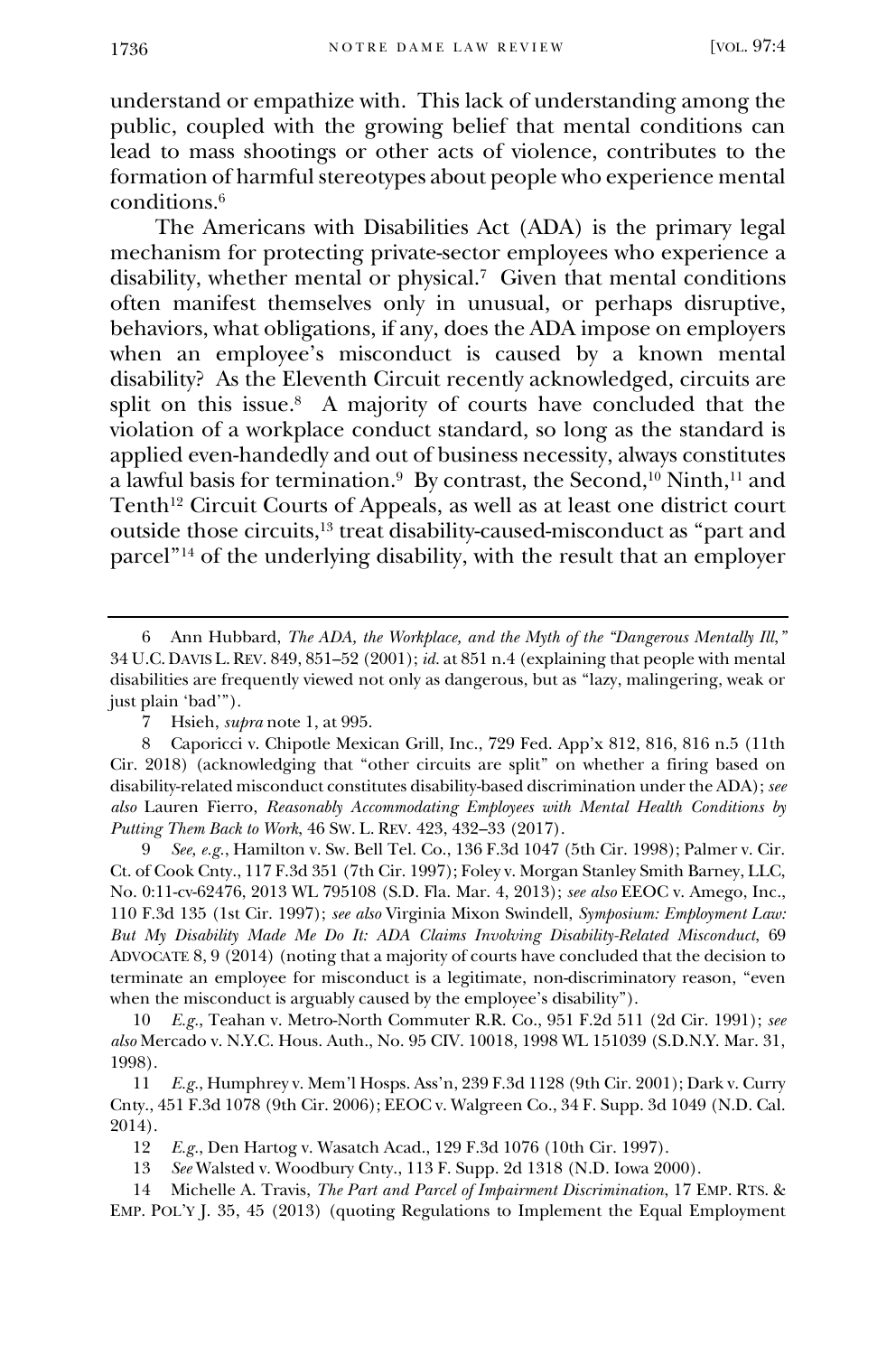is liable for employment discrimination if she fires an employee on the basis of misconduct which the employer knows was an actual result of the employee's disability.

The Note proceeds as follows. Part I provides a primer on the sorts of disability discrimination the ADA prohibits, with a special focus on the three types of claims one may bring under the act: disparate treatment, disparate impact, and failure to accommodate. Part II explores the current state of the misconduct issue in the disability discrimination context and demonstrates the circuit split by way of case analyses. Part III presents the principal argument of this Note, that uncontroversial canons of statutory interpretation demonstrate the erroneousness of the majority view, that the majority view hinders the ADA's objective of equal opportunity for individuals with disabilities, and that the minority view should be adopted under a failure to accommodate theory of discrimination liability.

#### I. DISABILITY DISCRIMINATION UNDER THE ADA

The general rule of the ADA is that no employer<sup>15</sup> "shall discriminate against a qualified individual on the basis of disability" in regard to hiring, discharge, or other terms, conditions, or privileges of employment.<sup>16</sup> Rather than list impairments that *per se* constitute disabilities for antidiscrimination purposes, the ADA defines "disability" as a physical or mental impairment that "substantially limits" one or more major life activities.<sup>17</sup> In creating this test of substantial limitation, rather than listing medical diagnoses that "count" as a disability, the drafters of the ADA intended to leave it to courts to determine, on a case-by-case basis, whether a particular

Provisions of the Americans with Disabilities Act, as Amended, 76 Fed. Reg. 16985 (Mar. 25, 2011) (to be codified at 29 C.F.R. pt. 1630)).

<sup>15</sup> 42 U.S.C. § 12112(a) (2018). "Employer" means a person engaged in an industry affecting commerce with at least fifteen employees. *Id.* § 12111(5)(A). The antidiscrimination provision also applies to employment agencies, labor organizations, and joint labor-management committees. *Id.* § 12111(2). Where the employer is the federal government, the Rehabilitation Act, 29 U.S.C. §§ 701–96, applies instead of the ADA. *See*  42 U.S.C. § 12111(5)(B) (2018).

<sup>16</sup> 42 U.S.C. § 12112(a) (2018).

<sup>17</sup> *Id.* § 12102 (1)(A). Having a "record" of such an impairment, or being regarded as having such an impairment, may also qualify as a disability under the ADA. *Id.*  § 12102(1)(B), (C).Major life activities include "caring for oneself, performing manual tasks, seeing, hearing, eating, sleeping, walking, standing, lifting, bending, speaking, breathing, learning, reading, concentrating, thinking, communicating, and working," as well as "the operation of a major bodily function, including but not limited to, functions of the immune system, normal cell growth, digestive, bowel, bladder, neurological, brain, respiratory, circulatory, endocrine, and reproductive functions." *Id.* § 12102(2)(A), (B).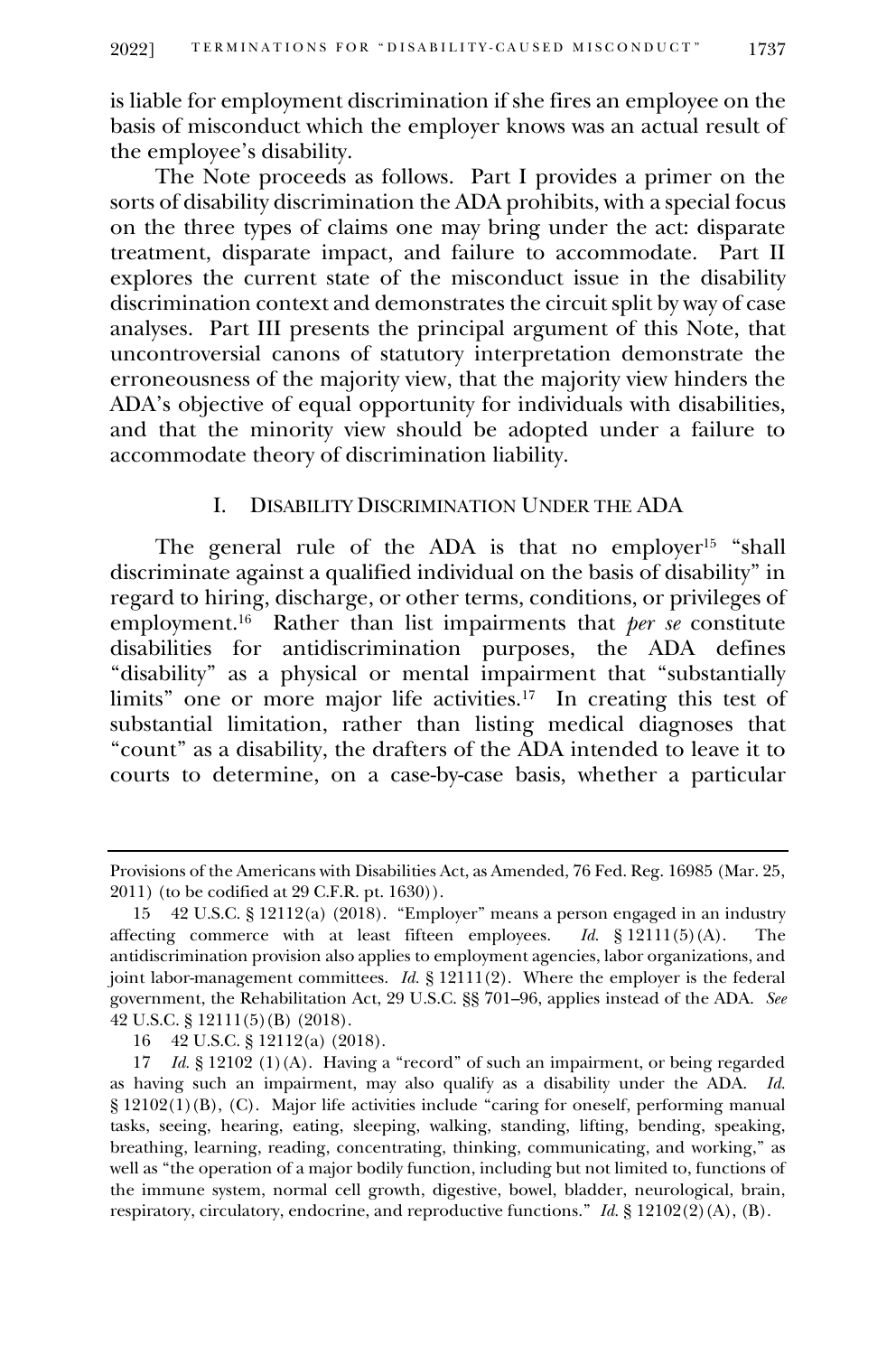plaintiff is a person with a disability.<sup>18</sup> This structure transforms the inquiry of whether someone has a disability from a factual question to a legal one.<sup>19</sup>

As a threshold matter, a plaintiff claiming disability discrimination under the ADA must show that she is a "qualified individual," meaning she "can perform the essential functions" of the position she holds or desires, "with or without reasonable accommodation."<sup>20</sup> This showing is required not because it tends to show that the employer has discriminated against the employee, but because the ADA prohibits discrimination only where the victim is a "qualified individual[]."<sup>21</sup> For instance, imagine that a manager fires an employee with a disability because he holds a personal animosity toward the disabled. Here, in a factual sense, discrimination has occurred. However, if the employee failed to show that she was "qualified" under the meaning of § 12111(8), the employer would incur no liability, because the person he discriminated against was not a member of the relevant protected class.<sup>22</sup> This nuance makes the ADA unique among antidiscrimination statutes. For example, in a Title VII claim, plaintiffs belong to a protected class by virtue of the same personal quality race, sex, or sexual identity—upon which the Act prohibits

<sup>18</sup> STEFAN, *supra* note 2, at 5.

<sup>19</sup> This deference to courts to determine whether someone has a disability became controversial shortly after the enactment of the ADA, as the courts adopted what many considered an all-too-narrow construction of what it meant to have a disability. *See* Hsieh, *supra* note 1, at 993–94. The Supreme Court insisted that the ADA definition of disabilities "need[s] to be interpreted strictly to create a demanding standard for qualifying as disabled." Toyota Motor Mfg., Inc. v. Williams, 534 U.S. 184, 197 (2002). This narrow conception had the effect of denying recovery to many ADA plaintiffs, especially those claiming to have a mental impairment. STEFAN, *supra* note 2, at 71, 75. In response, Congress enacted the ADA Amendments Act of 2008 ("ADAAA"), which enumerated an expansive, non-exhaustive range of "major life activities" and stated that "[t]he definition of disability in this chapter shall be construed in favor of broad coverage of individuals under this chapter, to the maximum extent permitted by the terms of this chapter." 42 U.S.C. § 12102(4)(A) (2018); Hsieh, *supra* note 1, at 994.

<sup>20</sup> 42 U.S.C. § 12111(8) (2018) (defining "qualified individual"). The EEOC regulations define "essential functions" as "the fundamental job duties of the employment position the individual with a disability holds or desires" and specify that the term "does not include the marginal functions of the position." 29 C.F.R. § 1630.2(n)(1) (2020). Generalization beyond this point is difficult; essential functions are best understood as the functions which the job exists to perform. *See, e.g.*, U.S. EQUAL EMP. OPPORTUNITY COMM'N, EEOC-NVTA-2008-3, APPLYING PERFORMANCE AND CONDUCT STANDARDS TO EMPLOYEES WITH DISABILITIES pt. II (2008) (defining "essential functions" as "the most important job duties").

<sup>21</sup> Kelly Cahill Timmons, *Accommodating Misconduct Under the Americans with Disabilities Act*, 57 FLA. L. REV. 187, 190–91 (2005).

<sup>22</sup> *See id.* at 190–91.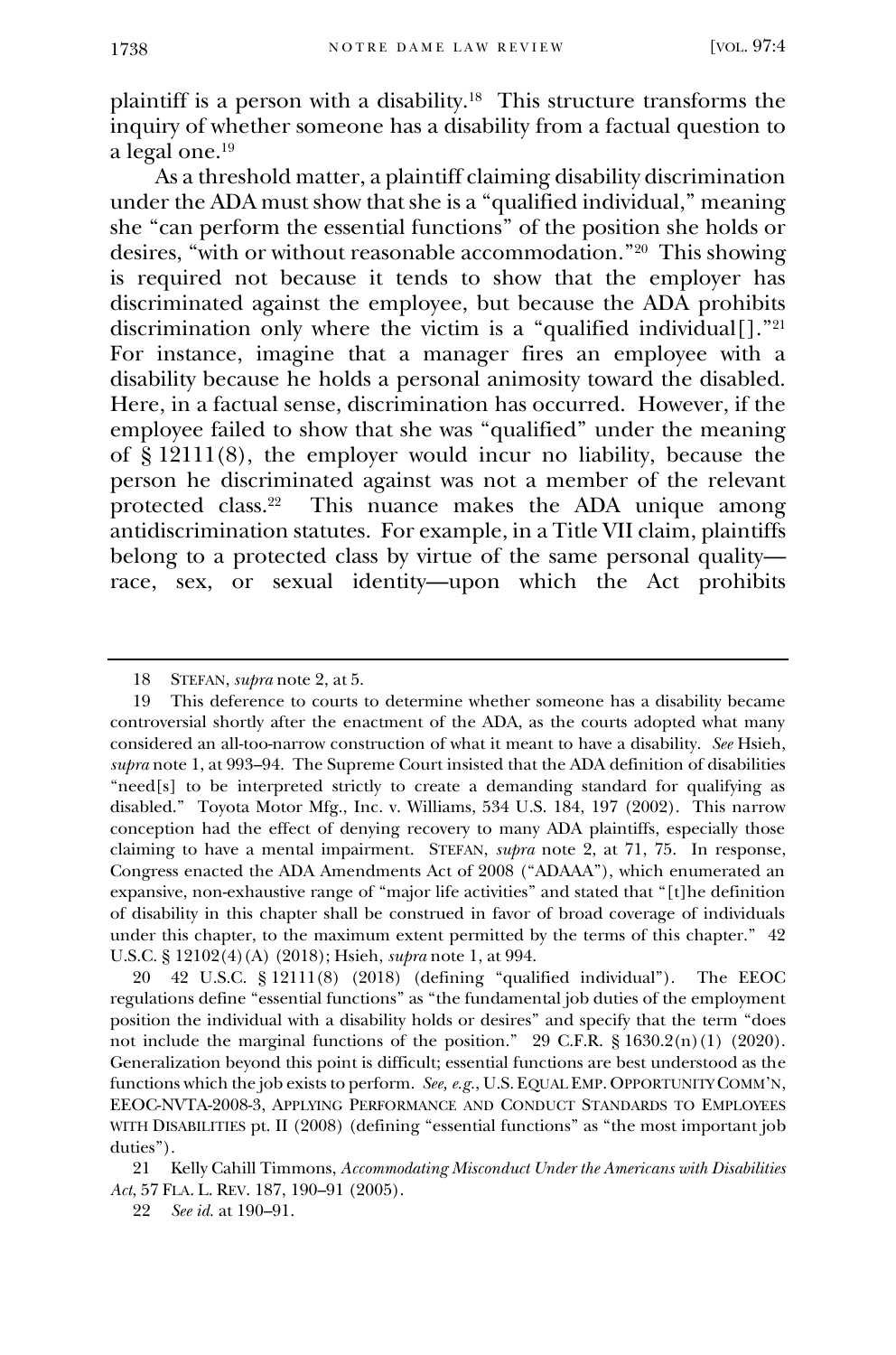discrimination.<sup>23</sup> By contrast, ADA plaintiffs are protected from disability discrimination only insofar as they are "qualified," even though the ADA prohibits discrimination based on disability status; in other words, the ADA declines to protect everyone who can claim membership in the very class that constitutes an unlawful basis for discrimination.

What does it mean, then, to "discriminate" against a qualified individual on the basis of disability? The section following the ADA's "general rule" is titled "construction" and lists, non-exhaustively, seven acts or omissions "include[d]" in the term "discriminate against a qualified individual on the basis of disability."<sup>24</sup> Together the seven acts and omissions have come to form three distinct theories of discrimination which the ADA prohibits: disparate treatment, disparate impact, and failure to accommodate.<sup>25</sup>

The theory of discrimination as "disparate treatment" captures what lay people probably mean when they use the term "discrimination": unfairly treating an individual or group of individuals differently than others.<sup>26</sup> Simply put, disparate treatment is intentional discrimination.<sup>27</sup> Disparate treatment occurs when an employee's disability motivates the adverse employment action taken against her. Thus, the plaintiff must show that the forbidden consideration, disability, was a "but-for" cause of the adverse action.<sup>28</sup> Because motive can be difficult to prove in discrimination cases, the Supreme Court in *McDonnell Douglas Corp. v. Green* established a burden-shifting framework by which a Title VII or ADA plaintiff may prove disparate treatment by way of circumstantial evidence.<sup>29</sup> The *McDonnell Douglas* framework partitions the disparate treatment analysis into three parts. First, the plaintiff must establish a "prima facie" case of disparate treatment, by showing that (a) she has a disability; (b) she was qualified for the job in question; and (c) an

26 *Discrimination*, MERRIAM-WEBSTER DICTIONARY (2021); Int'l Brotherhood of Teamsters v. United States, 431 U.S. 324, 335 n.15 (1977) ("'Disparate treatment' . . . is the most easily understood type of discrimination. The employer simply treats some people less favorably than others because of their race, color, religion, sex, or national origin.").

<sup>23</sup> *See id.* at 191 n.14; 42 U.S.C. § 2000e-16 (2018).

<sup>24</sup> 42 U.S.C. § 12112(b) (2018).

<sup>25</sup> *See, e.g.*, Cinnamon Hills Youth Crisis Ctr., Inc. v. Saint George City, 685 F.3d 917, 919 (10th Cir. 2012) (noting that the three "theories" of a disability discrimination claim are intentional discrimination, conduct having an unlawful disparate impact, and failure to provide a reasonable accommodation).

<sup>27</sup> Ricci v. DeStefano, 557 U.S. 557, 577 (2009).

<sup>28</sup> *E.g.*, Serwatka v. Rockwell Automation, Inc., 591 F.3d 957, 962 (7th Cir. 2010).

<sup>29</sup> 411 U.S. 792, 801–05 (1973). *McDonnell Douglas* was decided before the enactment of the ADA, but it has since been applied to ADA cases in every jurisdiction. *See, e.g.*, Raytheon Co. v. Hernandez, 540 U.S. 44, 49 (2003).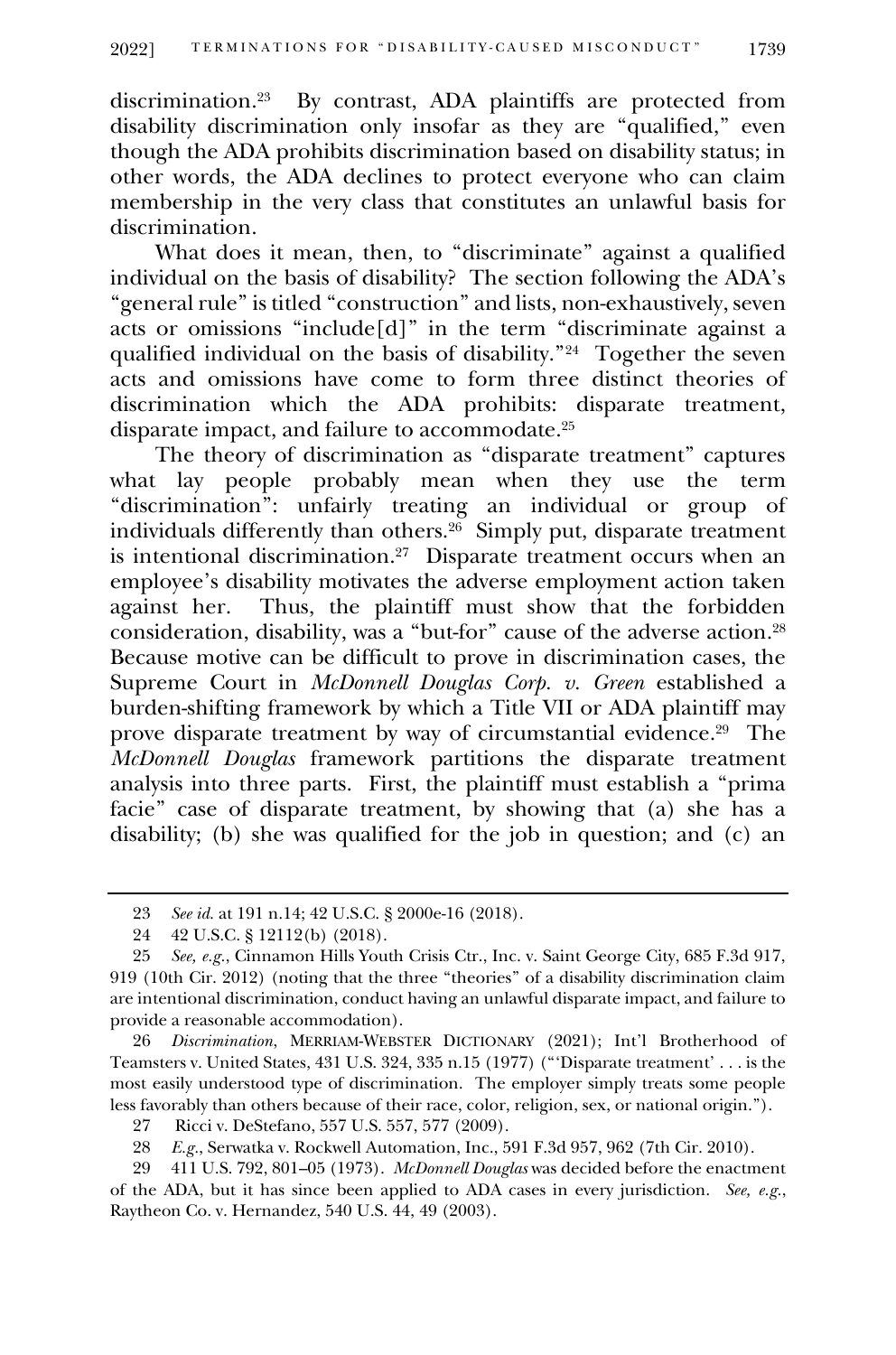adverse employment decision was made under circumstances which give rise to an inference of unlawful discrimination.<sup>30</sup> If the prima facie case is established, a presumption of discrimination arises, and the burden shifts to the employer to articulate a legitimate, nondiscriminatory reason for the challenged employment action.<sup>31</sup> Finally, if the employer articulates a legitimate reason, the burden shifts back to the plaintiff, who must then show that the articulated reason was pretextual, i.e., an *ad hoc* cover-up for the true, discriminatory motive.<sup>32</sup>

Next, whereas disparate treatment addresses intentional discrimination, the disparate impact theory addresses the existence of policies, standards, or other workplace conditions that have a discriminatory effect, regardless of whether their formulation involved discriminatory motive.<sup>33</sup> In the context of the enactment of the Rehabilitation Act, the Supreme Court has noted that "[d]iscrimination against the handicapped was perceived by Congress to be most often the product, not of invidious animus, but rather of thoughtlessness and indifference—of benign neglect."<sup>34</sup> Thus, 42 U.S.C. § 12112(b) specifies that disability discrimination includes "using qualification standards, employment tests or other selection criteria that screen out or tend to screen out an individual with a disability" and "utilizing standards, criteria, or methods of administration . . . that have the effect of discrimination on the basis of disability."<sup>35</sup> In effect, this means that an employer can incur ADA liability even when they do not intend to discriminate. In order to prevail on a disparate impact claim, a plaintiff need only show that a facially neutral employment practice or policy had an adverse effect on her because of her disability, at which point it becomes the employer's burden to show that the practice in question is job-related and consistent with business necessity.<sup>36</sup> For example, imagine that a parcel

- 34 Alexander v. Choate, 469 U.S. 287, 295 (1985).
- 35 42 U.S.C. § 12112(b)(3), (6) (2018).
- 36 Timmons, *supra* note 21, at 202.

<sup>30</sup> *McDonnell Douglas*, 411 U.S. at 802; Butler v. City of Prairie Vill., 172 F.3d 736, 748 (10th Cir. 1999)

<sup>31</sup> *McDonnell Douglas*, 411 U.S. at 802. However, the employer's burden is only one of production, and the ultimate burden of persuading the trier of fact that intentional discrimination occurred remains at all times with the plaintiff. St. Mary's Honor Ctr. v. Hicks, 509 U.S. 502, 507 (1993) (citing Tex. Dep't of Cmty. Affs. v. Burdine, 450 U.S. 248, 253 (1981)).

<sup>32</sup> *McDonnell Douglas*, 411 U.S. at 804.

<sup>33</sup> Griggs v. Duke Power Co., 401 U.S. 424, 430 (1971) (concluding that Title VII prohibits practices, procedures, and tests with discriminatory effect even if they are "neutral in terms of intent"); *Raytheon*, 540 U.S. at 53 ("Both disparate-treatment and disparateimpact claims are cognizable under the ADA.").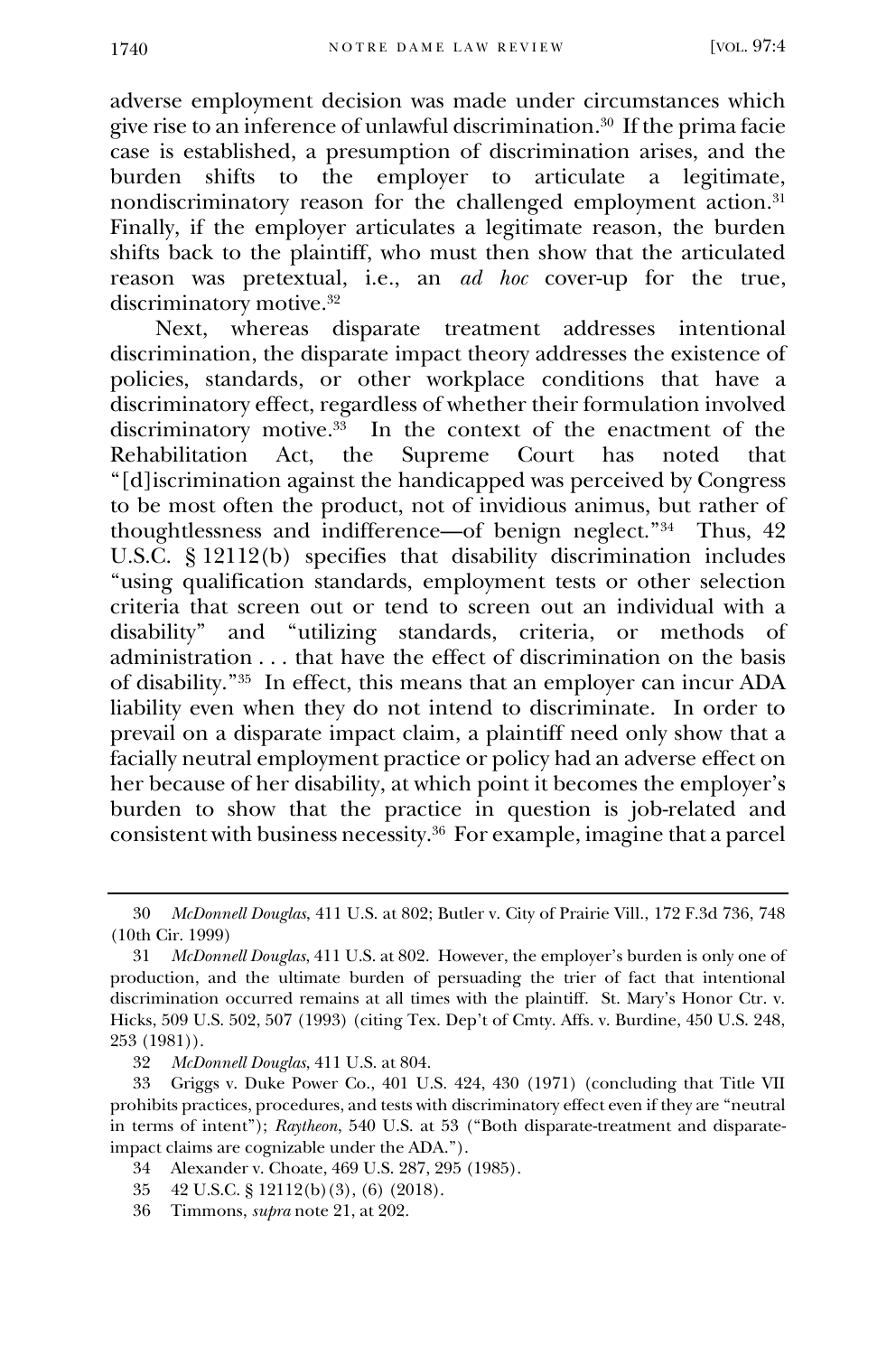service categorically rejects all applicants for a driving position if the applicant's hearing abilities fail to meet the service's prescribed standards.<sup>37</sup> Although the parcel service, in formulating this policy, very probably had innocent intentions, the qualification standard is discriminatory on its face against people with hearing disabilities.<sup>38</sup> If the parcel service could not show that the hearing standards were jobrelated and consistent with business necessity, it would be liable for discrimination under a disparate impact theory.<sup>39</sup>

The final theory of discrimination, failure to accommodate, is unique in that it imposes liability for omissions rather than acts. Disparate treatment requires an adverse employment decision, and disparate impact requires there to be a policy, standard, or condition applies throughout the workplace. By contrast, the ADA provisions involving reasonable accommodation impose an affirmative obligation on employers to act in a certain way.<sup>40</sup> Discrimination by failure to accommodate is in many cases an issue not of malfeasance, but nonfeasance. Section 12112 provides that disability discrimination includes "not making reasonable accommodations to the known physical or mental limitations of an otherwise qualified individual with a disability who is an applicant or employee," absent a showing that providing the accommodations would involve undue hardship.<sup>41</sup> Another unique feature of this provision is the scienter requirement: only a "known" limitation must be accommodated.<sup>42</sup> Often, the employer's knowledge is by itself insufficient to trigger the duty to accommodate; the employee must first request an accommodation (although the employee need not use the magic word the employee need not use the magic word "accommodation") unless the need is extremely obvious.<sup>43</sup> For example, imagine that the management staff of a hospital becomes aware that an employee suffers from severe asthma and that said employee currently works in an area of the hospital undergoing construction.<sup>44</sup> Under the reasonable accommodation provisions of the ADA, hospital management has an affirmative duty to relocate the employee to an area of the hospital free of construction dust and materials, provided that the cost of doing so is not unreasonable.<sup>45</sup>

37 *See* Bates v. United Parcel Serv., Inc., 511 F.3d 974, 981 (9th Cir. 2007).

<sup>38</sup> *See id.* at 988.

<sup>39</sup> *See id.* at 992–93.

<sup>40</sup> Sch. Bd. of Nassau Cnty. v. Arline, 480 U.S. 273, 289 n.19 (1987).

<sup>41</sup> 42 U.S.C. § 12112(b)(5)(A) (2018).

<sup>42</sup> *Id.*

<sup>43</sup> Timmons, *supra* note 21, at 199 ("In order to trigger the duty to accommodate, a plaintiff generally must inform the employer of his or her disability and request an accommodation.").

<sup>44</sup> *See* Naughton v. Gilbane, Inc., 46 F. Supp. 3d 152, 153 (D.R.I. 2014).

<sup>45</sup> *Id.* at 154.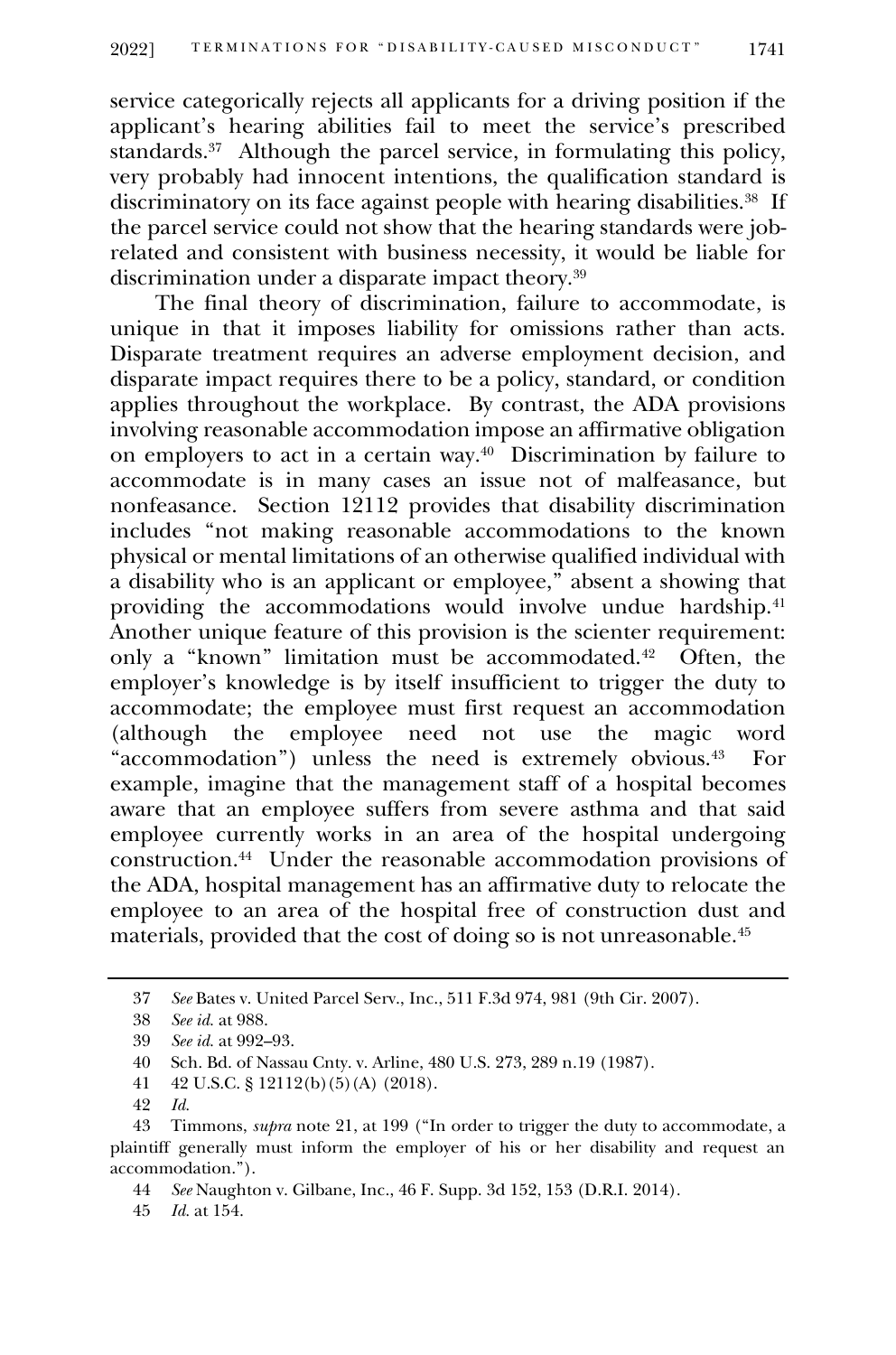For better or worse, almost every ADA case has been analyzed according to one of these three theories of discrimination.<sup>46</sup> It is difficult to imagine a type of discrimination which does not fit under one of the theories. But it is no secret that many litigants and courts have confused or conflated the categories.<sup>47</sup> Such confusion generally results in a judgment in favor of the employer because plaintiffs laboring under such confusion might mistakenly tailor the evidence they produce to one theory or another and because courts will consider the disparate impact theory waived if it is not set forth in the complaint—despite the fact that disparate treatment and disparate impact are treated as mere "constructions" of the general antidiscrimination provision which is invoked in any ADA case.<sup>48</sup>

### II. WORKPLACE MISCONDUCT IN THE ADA CONTEXT

In this area of the law, "misconduct" simply refers to conduct by an employee that provokes discipline or disapproval by the employer, usually because the conduct violates a promulgated standard of workplace behavior or because coworkers find the employee's conduct inappropriate or discomforting.<sup>49</sup> "Misconduct" thus encompasses a wide variety of behaviors falling into several categories, including attendance issues,<sup>50</sup> such as absenteeism, tardiness, and leave abuse; conflicts with co-workers,<sup>51</sup> supervisors, or patrons, such as making inflammatory comments or threats, insubordination, harassment, or engaging in verbal or physical altercations; inventory theft;<sup>52</sup> being or becoming under the influence of drugs or alcohol while working;<sup>53</sup> and dress code or safety equipment violations.<sup>54</sup> Employers sued for terminations predicated on misconduct often concede that the

<sup>46</sup> *See* Timmons, *supra* note 21, at 189.

<sup>47</sup> *See* Joseph A. Seiner, *Disentangling Disparate Impact and Disparate Treatment: Adapting the Canadian Approach*, 25 YALE L. & POL'Y REV. 95, 107, 135 (2006).

<sup>48</sup> *See* Raytheon Co. v. Hernandez, 540 U.S. 44, 53 (2003); *see also* Seiner, *supra* note 47, at 113 (observing that *Hazen Paper* and *Raytheon* "provide excellent examples of how an individual who may have been discriminated against by an employer's facially neutral policy can fall through the cracks and walk away with nothing").

<sup>49</sup> *See* STEFAN, *supra* note 2, at 153 (describing how misconduct cases "run the gamut" of a wide range of behaviors); *id.* at 157 ("Sometimes the employee breaks no 'rule' but behaves in a way that makes other employees or customers uncomfortable.").

<sup>50</sup> *E.g.*, Humphrey v. Mem'l Hosp. Ass'n, 239 F.3d 1128, 1130 (9th Cir. 2001).

<sup>51</sup> *E.g.*, Palmer v. Cir. Ct. of Cook Cnty., 117 F.3d 351, 351–52 (7th Cir. 1997).

<sup>52</sup> *E.g.*, EEOC v. Walgreen Co., 34 F. Supp. 3d 1049, 1050–51 (N.D. Cal. 2014).

<sup>53</sup> *See, e.g.*, Teahan v. Metro-North Commuter R.R. Co., 951 F.2d 511, 513 (2d Cir. 1991).

<sup>54</sup> *E.g.*, Holmes v. Gen. Dynamics Mission Sys., Inc., 835 Fed. App'x 688, 689 (4th Cir. 2020).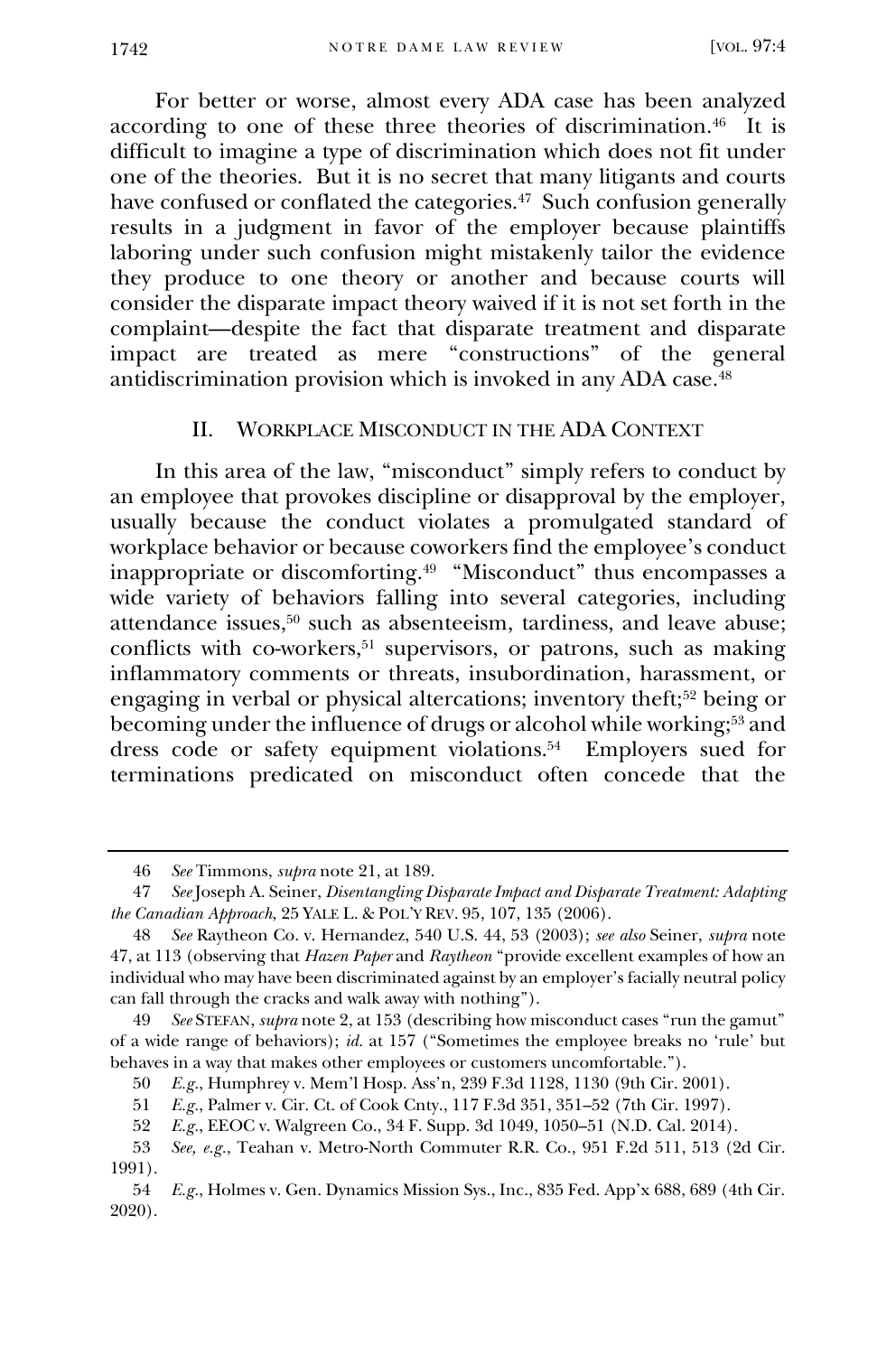employee-plaintiff met or exceeded job performance expectations.<sup>55</sup> Many of these plaintiffs received designations like "trainer of the month<sup>"56</sup> or "the company's all-time profit producer,"<sup>57</sup> or their performance evaluations indicate that, apart from their ailment, they would have been a model employee.<sup>58</sup>

The law has to some extent embraced this distinction between conduct and performance.<sup>59</sup> Thus, the fact that an employee has engaged in misconduct, even repeatedly, does not preclude her being considered a qualified individual, since whether an employee engages in intermittent conduct violations has little to do with her ability to perform her regular duties.<sup>60</sup> For example, that a talented software engineer is prone to occasional fits of anger in which he punches holes in the wall does not necessarily preclude his being "qualified," though it may provide a legitimate basis for his termination. Generally, misconduct comes to bear on an employee's qualifications only when the employee may pose a significant risk of substantial harm to other individuals in the workplace, because the ADA provides a "direct threat" defense whereby an employee posing such a threat may be considered disqualified regardless of her ability to perform the essential functions of her position.<sup>61</sup>

When a plaintiff brings an ADA claim that involves misconduct by the employee, the following fact pattern usually forms the basis for the

60 In administrative hearings for claims of disability discrimination against federal agencies, the EEOC's Office of Federal Operations has declined to consider regular attendance an essential function of any position, reasoning that it creates a "circular argument." Ruiz v. Frank, EEOC DOC 05880859, 1990 WL 711461, at \*4 (May 21, 1990) ("If attendance is considered an essential job function, any frequently absent handicapped employee could be considered *unqualified* and, thus, an agency always could avoid the issue of reasonable accommodation.").

61 42 U.S.C. § 12113(b) (2018). The use of direct threat qualification standards requires an individualized assessment of the individual's present ability to safely perform the essential functions of the job based on a reasonable medical judgment and can exclude only individuals who pose a "significant risk." *See* Bragdon v. Abbott, 524 U.S. 624, 649 (1998).

<sup>55</sup> *See* STEFAN, *supra* note 2, at 103.

<sup>56</sup> *E.g.*, Venable v. T-Mobile USA, Inc., 603 F. Supp. 2d 211, 216 (D. Me. 2009).

<sup>57</sup> *E.g.*, Holihan v. Lucky Stores, Inc., 87 F.3d 362, 364 (9th Cir. 1996).

<sup>58</sup> *E.g.*, Humphrey v. Mem'l Hosp. Ass'n, 239 F.3d 1128, 1132 (9th Cir. 2001).

<sup>59</sup> Sista v. CDC Ixis N. Am., Inc., 445 F.3d 161, 171–72 (2d Cir. 2006) (quoting Owens v. N.Y.C. Hous. Auth., 934 F.2d 405, 409 (2d Cir. 1991)) ("[M]isconduct is distinct, however, from the issue of minimal qualification to perform a job. An individual may well have the ability to perform job duties, even if her conduct on the job is inappropriate or offensive. Accordingly, the finding of misconduct here cannot preclude [the plaintiff] from showing her qualification for employment . . . ."); *see also Venable*, 603 F. Supp. 2d at 214, 219 (genuine issue of fact as to whether epileptic employee could perform essential functions of her trainer position even where employee admitted to being abrasive and receiving "unacceptable" rating in teamwork).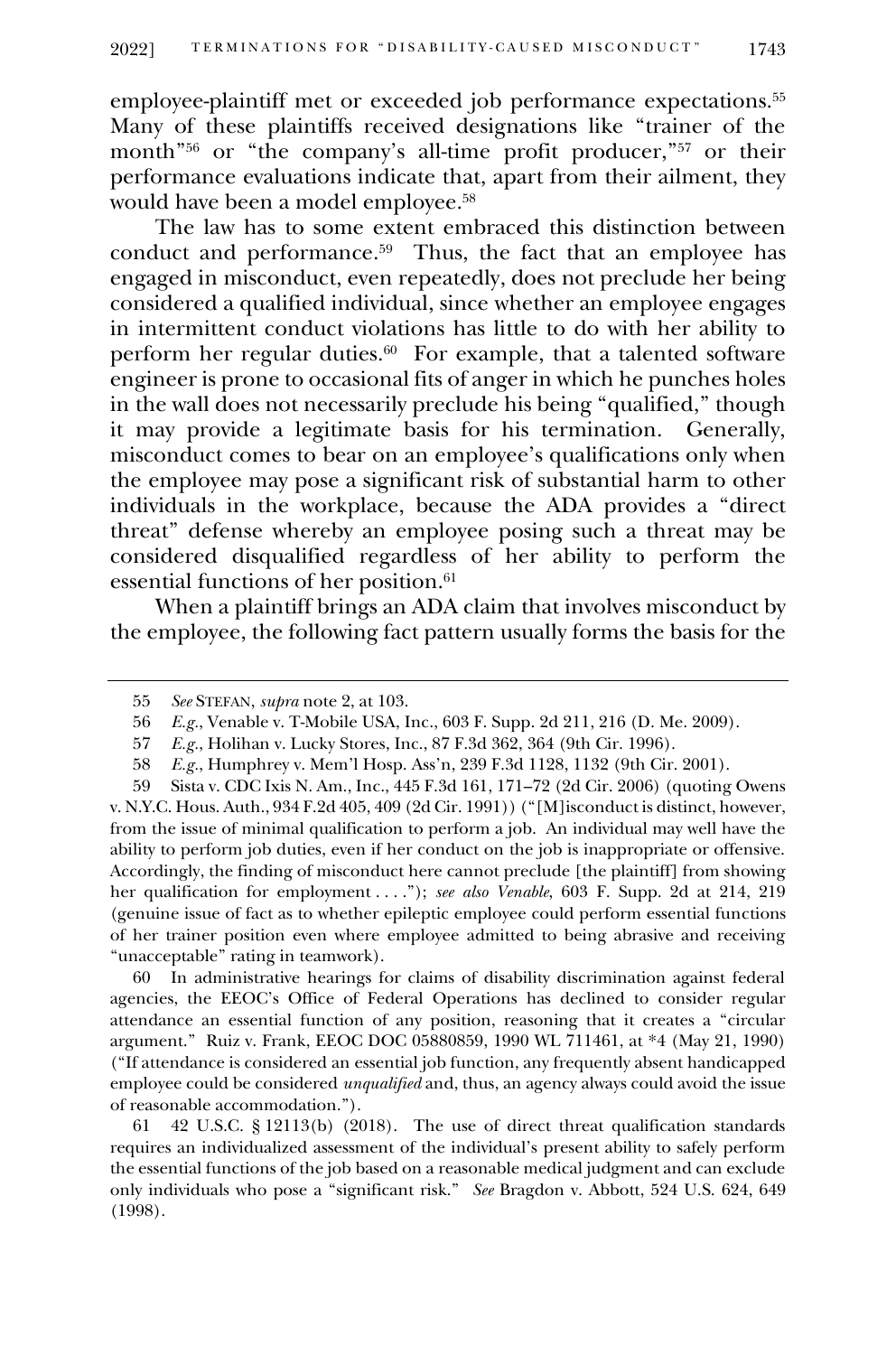complaint. First, during or before employment with the defendant, the plaintiff was diagnosed with a medical condition; then, the plaintiff violated a workplace conduct rule; in response, the employer discharged the plaintiff for violating the rule; finally, the plaintiff can draw some connection between her medical condition or its treatment and her violation of the rule.<sup>62</sup> Courts generally agree that if the employer did not know of and did not have reason to know of the disability until after the termination was effectuated, then there can be no ADA liability.<sup>63</sup> In other words, a termination for misconduct cannot become unlawful solely because the employee happens to have a medical condition. Also, if the invocation of the disability seems to be merely an *ex post* excuse for misconduct in which the plaintiff chose to engage, then the claim is practically certain to fail.<sup>64</sup> Before even entertaining whether discrimination has occurred, courts will require the plaintiff to show some "causal nexus" between her alleged disability and the conduct that formed the basis for her termination.<sup>65</sup> Finally, there is a clean hands requirement with regard to the disability's causing of the misconduct; if, for example, a plaintiff was negligent in taking his medication and as a result engages in misconduct, there can be no ADA liability for the employer who terminates him for the misconduct.<sup>66</sup> This all assumes, of course, that the plaintiff fits within the ADA's protected class of "qualified individuals." If the plaintiff cannot show that he could perform the essential functions of the position, or if he cannot establish that he has a disability in the legal sense, then whether discrimination occurred is of no moment to the courts.

Therefore, in analyzing the circuit split regarding disabilitycaused misconduct, and in suggesting reform in this area of the law, when this Note refers to cases which the majority rule and minority

65 *See, e.g.*, Trujillo v. U.S. Postal Serv., 330 Fed. App'x 137, 139 (9th Cir. 2009) (affirming summary judgment for employer, despite Ninth Circuit rule that conduct resulting from a disability is considered to be part of the disability, because employee failed to show that his absences were related to his disabilities).

<sup>62</sup> *E.g.*, *Humphrey*, 239 F.3d at 1130–33.

<sup>63</sup> *See, e.g.*, Alamillo v. BNSF Ry. Co., 869 F.3d 916, 920 (9th Cir. 2017) (plaintiff could not establish causation in case involving a termination for misconduct because employer did not know about disability when it decided to initiate disciplinary proceedings).

<sup>64</sup> *See, e.g.*, Dewitt v. Sw. Bell Tel. Co., 845 F.3d 1299, 1316 (10th Cir. 2017) (quoting Davila v. Qwest Corp., Inc., 113 Fed. App'x 849, 854 (10th Cir. 2004)) (concluding that an employer never has to provide a fresh start/second chance to an employee "whose disability could be offered as an *after-the-fact excuse*").

<sup>66</sup> *See* Den Hartog v. Wasatch Acad., 129 F.3d 1076, 1087 (10th Cir. 1997) (distinguishing Siefken v. Vill. of Arlington Heights, 65 F.3d 664 (7th Cir. 1995) on grounds that the misconduct in *Siefken* was a result of plaintiff's own failure to monitor his condition).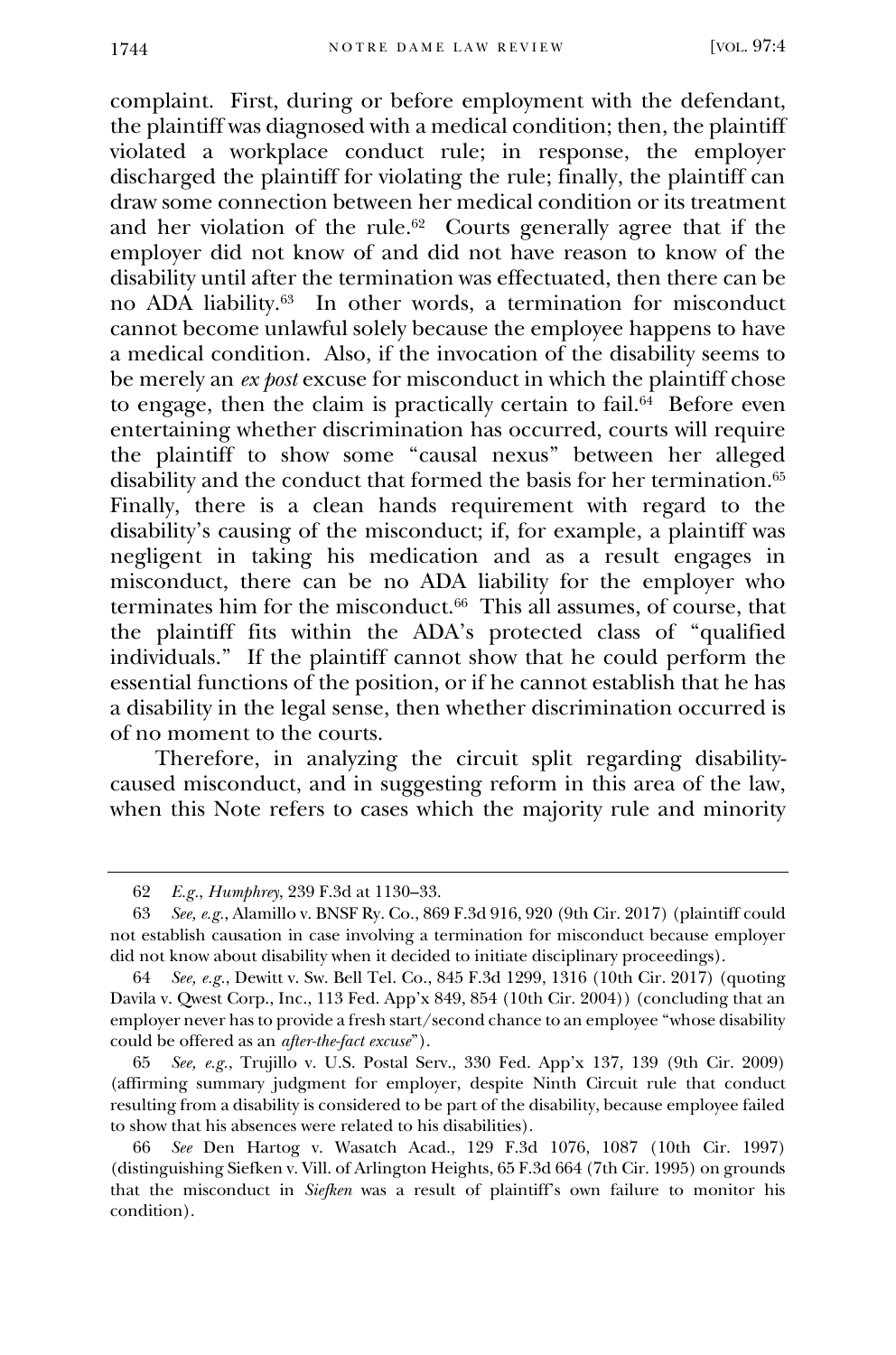rule courts would decide differently, it speaks of a case in which the following factual assertions are true. First, either the employer knows of, or a reasonable employer would know of, the existence and nature of the employee's disability. Second, the stated purpose for the termination was that the employee engaged in misconduct. Third, the disability was a but-for cause of the misconduct. Finally, the employee could not have prevented the disability from causing the misconduct by exercising ordinary care. In sum, this Note deals with the disability discrimination case where (a) an employee has an impairment that, under the ADA, qualifies as a disability (b) and that renders her unable to comply with a workplace conduct rule, (c) the violation of which forms the basis for her termination (d) by someone who had actual or constructive knowledge of the disability before the termination was effectuated.

Two questions arise under this fact pattern. First, can such an employer be held liable for disability discrimination? Second, if the ADA does impose liability for the termination, under which theory of discrimination—disparate treatment, disparate impact, or failure to accommodate—should courts scrutinize the claim and allocate the evidentiary burdens among the parties? The remainder of this Note addresses how the federal courts of appeals have responded to these questions and evaluates how their responses conform to the text and fulfill the purposes of the ADA.

# *A. The Majority View: The ADA Permits Terminations Based on Disability-Caused Misconduct*

The majority view is demonstrated clearly in *Palmer v. Circuit Court*  of Cook County.<sup>67</sup> Plaintiff's employer, the county court, subjected her to progressive discipline that culminated in her termination.<sup>68</sup> Management predicated the discipline and termination on a series of co-worker disputes, including incidents where plaintiff called her coworker and supervisor a "bitch," threatened to throw one coworker out a window, and said that she "could just kill" her supervisor, whom she said "would be better off dead."<sup>69</sup> During this period, plaintiff requested leave to attend an out-patient program for mental illness;<sup>70</sup> she was prescribed medication for what her doctor called "paranoid

<sup>67</sup> 117 F.3d 351 (7th Cir. 1997) (affirming grant of employer's motion for summary judgment).

<sup>68</sup> *Id.* at 351–52.

<sup>69</sup> Palmer v. Cir. Ct. of Cook Cnty., 905 F. Supp. 499, 501–02 (N.D. Ill. 1995) (granting employer's motion for summary judgment).

<sup>70</sup> *Id.* at 502.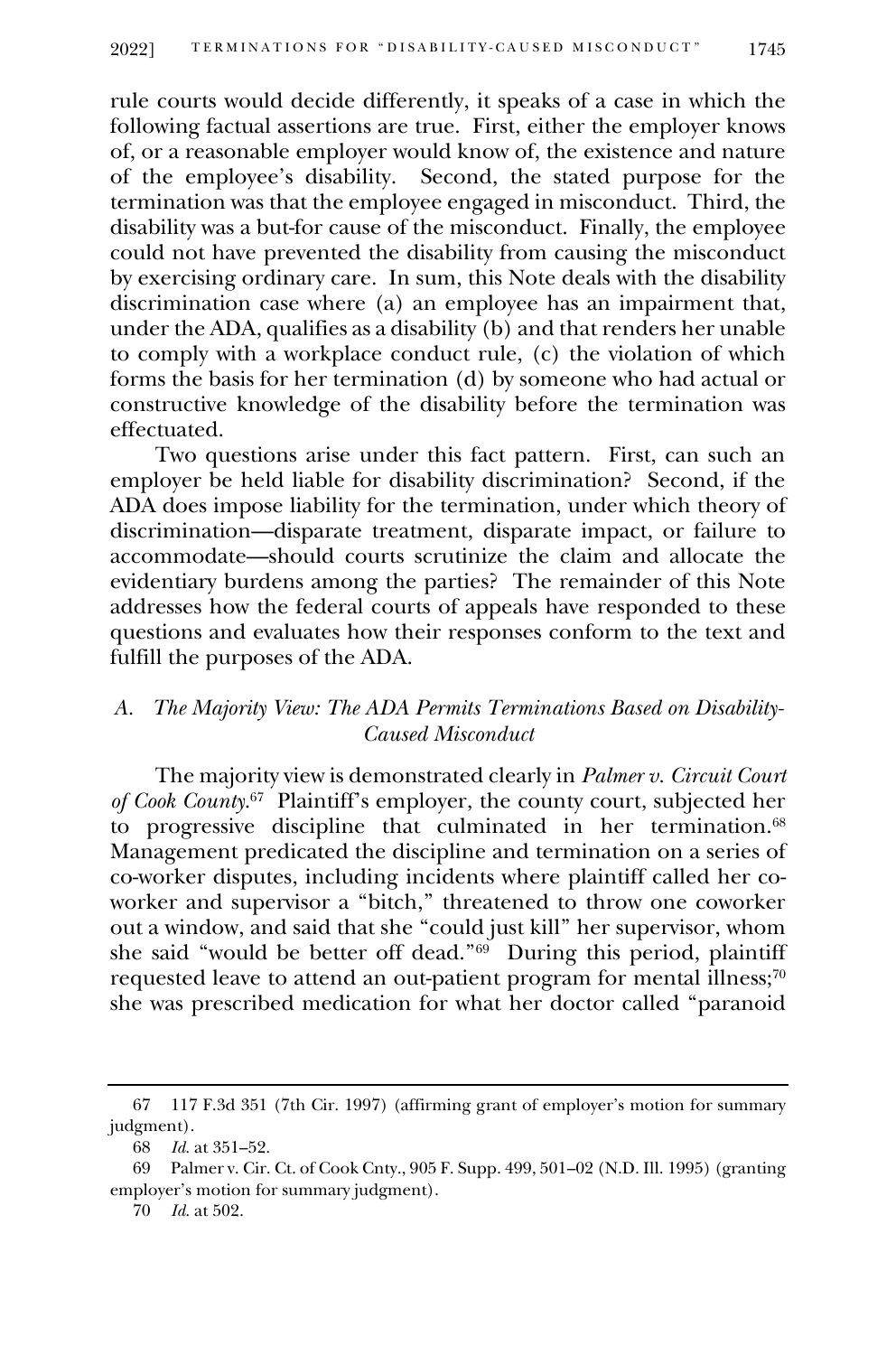delusions";<sup>71</sup> and, following the threats against her supervisor, she was involuntarily committed to a hospital where she was diagnosed with "[d]elusional (paranoid) disorder" and "[m]ajor [d]epression."<sup>72</sup> Immediately after her release from the hospital, the county court terminated the plaintiff, citing her "pattern of abusive behavior."<sup>73</sup>

Plaintiff sued in federal court for disability discrimination under the ADA. In granting the employer's motion for summary judgment, the district court noted, "[t]here is no dispute that plaintiff was fired due to her inability to control the expression of her mental illness in the workplace,"<sup>74</sup> but concluded that the evidence indicated "that plaintiff's termination was based on her past misconduct . . . [not] due to her alleged disability."<sup>75</sup>

Judge Richard Posner, writing for a majority in the Seventh Circuit Court of Appeals, affirmed the grant of summary judgment. <sup>76</sup> At first, the appellate court corrected the court below, observing that "it is not possible to negate the inference that [plaintiff] has in fact a disabling mental illness."<sup>77</sup> Judge Posner opined that the "paranoid delusions" plaintiff experienced "are typical symptoms of schizophrenia."<sup>78</sup> However, the court continued:

[T]he judgment of the district court must still be affirmed. There is no evidence that Palmer was fired because of her mental illness. She was fired because she threatened to kill another employee. The cause of the threat was, we may assume, her mental illness . . . . But if an employer fires an employee because of the employee's unacceptable behavior, the fact that that behavior was precipitated by a mental illness does not present an issue under the Americans with Disabilities Act. 79

Hence, both the District Court and the Seventh Circuit in this case drew a sharp distinction between being terminated "because of [a] mental illness" and being terminated because of misconduct "the cause of [which] was . . . mental illness." <sup>80</sup> This distinction is typical of

<sup>71</sup> *Id.*

<sup>72</sup> *Id.*

<sup>73</sup> *Id.*

<sup>74</sup> *Id.* at 509.

<sup>75</sup> *Id.* at 511.

<sup>76</sup> Palmer v. Cir. Ct. of Cook Cnty., 117 F.3d 351, 353 (7th Cir. 1997).

<sup>77</sup> *Id.* at 352.

<sup>78</sup> *Id.*

<sup>79</sup> *Id.* Here, Judge Posner quoted a scene from *Hamlet* in which the young Hamlet seeks pardon for a wrong that should, he says, be excused by his (feigned) madness: "[w]as't Hamlet wrong'd Laertes? Never Hamlet./ If Hamlet from himself be ta'en away,/ And when he's not himself does wrong Laertes,/ Then Hamlet does it not; Hamlet denies it./ Who does it then? His madness." *Id.* (quoting WILLIAM SHAKESPEARE, HAMLET act 5, sc. 2, ll. 247–51).

<sup>80</sup> *See Palmer*, 117 F.3d at 352.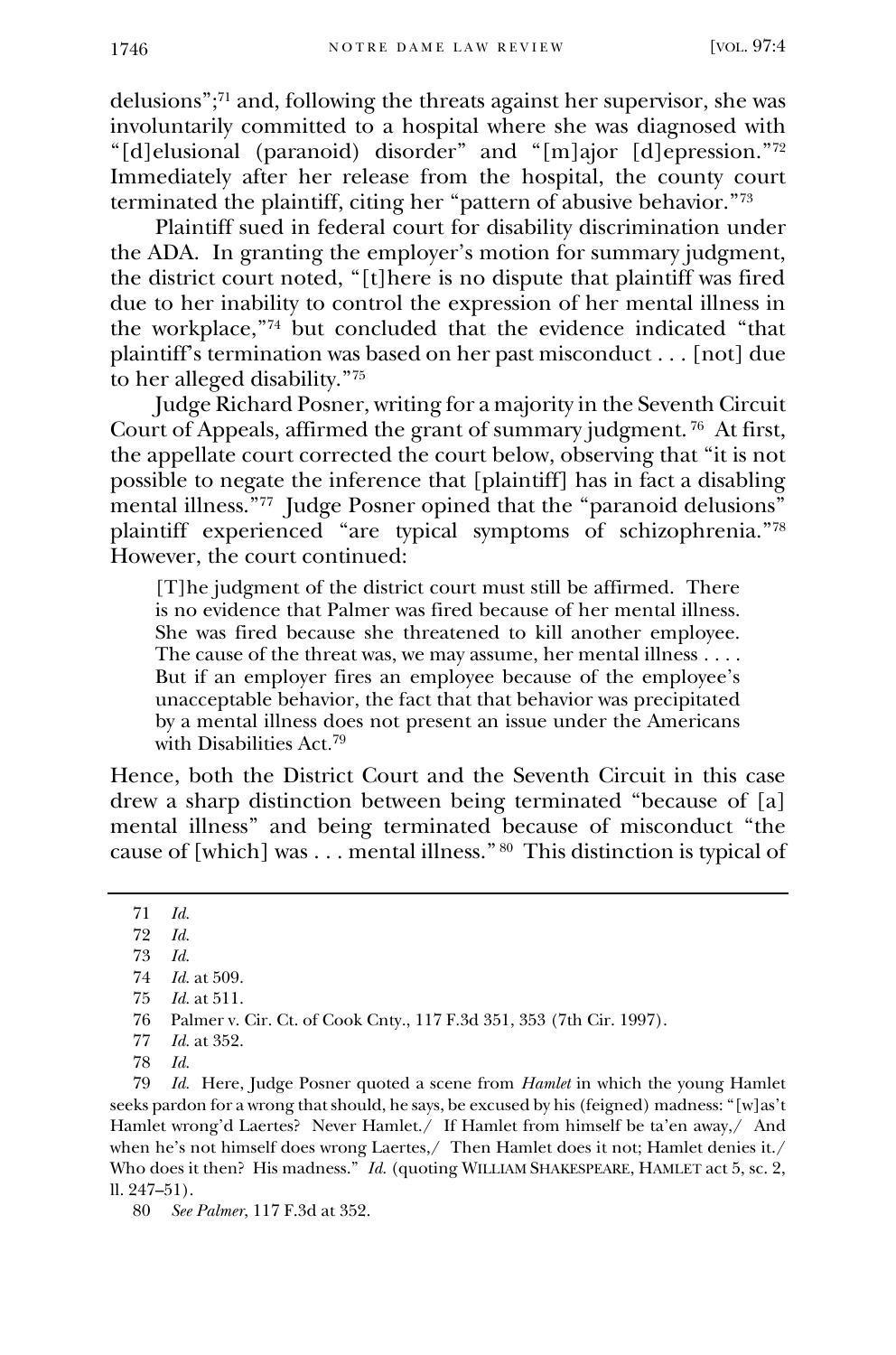the courts that follow the majority rule, which distinguish disabilities from misconduct they might induce. 81

## *B. The Tenth Circuit Approach (Disparate Impact)*

Four months after the Seventh Circuit held that a termination based on disability-caused misconduct warranted no relief under the ADA, the Tenth Circuit decided the opposite. In *Den Hartog v. Wasatch Academy*, the Tenth Circuit held that a "sharp dichotomy" between disability and disability-caused conduct "would make no sense" under the ADA.<sup>82</sup> *Den Hartog* thus became the first decision in which a federal court of appeals applied the minority rule to an ADA case.

Den Hartog worked for Wasatch as a teacher, a school historian, and a groundskeeper from 1964 through most of 1994.<sup>83</sup> Den Hartog's son Nathaniel, who lived with his father on the Wasatch campus, was, in 1992, diagnosed with bipolar affective disorder.<sup>84</sup> Nathaniel had developed a close relationship with Travis Loftin, the son of Wasatch's headmaster, Joseph Loftin, and after his diagnosis began threatening the Loftin family over the phone, such as by telling them to "keep a very close eye" on their four-year-old daughter.<sup>85</sup> Shortly thereafter, Nathaniel was involuntarily committed to a mental hospital. <sup>86</sup> However, he was released after less than a month of treatment and subsequently continued his threatening behaviors.<sup>87</sup> After an incident in which Nathaniel battered a former schoolmate and warned thereafter that Joseph Loftin was "next," Nathaniel was arrested and sent to Utah State Hospital for a competency evaluation.<sup>88</sup> Following the arrest, Joseph informed Den Hartog that Wasatch would not be renewing his contract the following year.<sup>89</sup>

Den Hartog sued for disability discrimination, claiming that Wasatch discriminated against him on the basis of his son's disability.

89 *Id.*

<sup>81</sup> *E.g.*, Jones v. Am. Postal Workers Union, 192 F.3d 417, 429 (4th Cir. 1999) ("The law is well settled that the ADA is not violated when an employer discharges an individual based upon the employee's misconduct, even if the misconduct is related to a disability."); Maddox v. Univ. of Tenn., 62 F.3d 843, 846–47 (6th Cir. 1995) (district court did not err in distinguishing between discharge for misconduct and discharge by reason of disability); Hamilton v. Sw. Bell Tel. Co., 136 F.3d 1047, 1052 (5th Cir. 1998) ("The cause of [plaintiff's] discharge was not discrimination based on PTSD but was rather his failure to recognize the acceptable limits of behavior in a workplace environment.").

<sup>82</sup> Den Hartog v. Wasatch Acad., 129 F.3d 1076, 1087 (10th Cir. 1997).

<sup>83</sup> *Id.* at 1078.

<sup>84</sup> *Id.*

<sup>85</sup> *Id.* at 1078–79.

<sup>86</sup> *Id.* at 1079.

<sup>87</sup> *Id.* at 1079–80.

<sup>88</sup> *Id.* at 1080.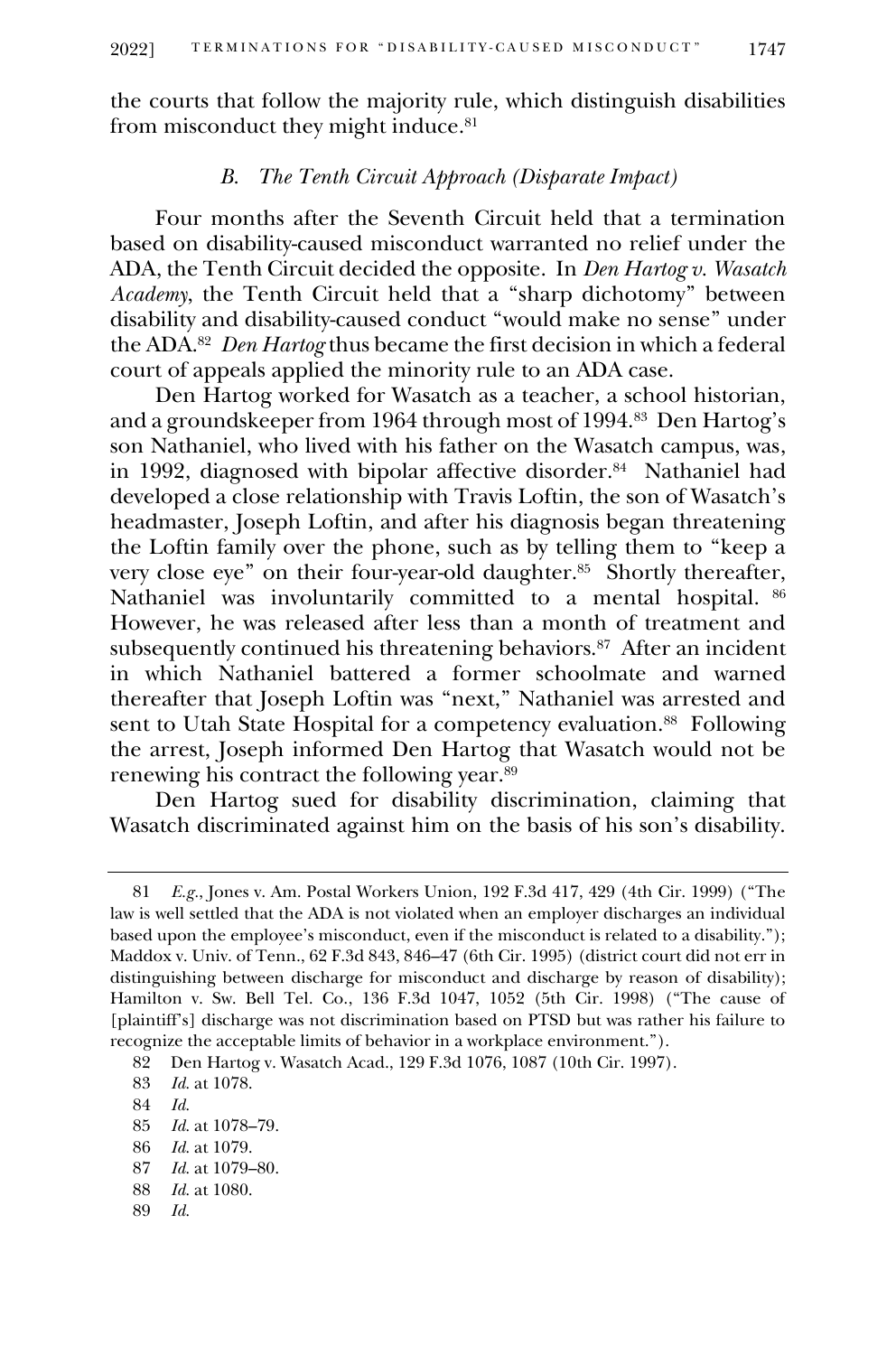The district court granted summary judgment in favor of Wasatch and agreed that the ADA was "inapplicable" because Wasatch terminated Den Hartog "only in response to Nathaniel's misconduct," rather than in response to his disability.<sup>90</sup> On appeal, the Tenth Circuit reversed, stating that "[a]s a general rule, an employer may *not* hold a disabled employee to precisely the same standards of conduct as a nondisabled employee unless such standards are job-related and consistent with business necessity."<sup>91</sup> This language demonstrates that the Tenth Circuit viewed Den Hartog's claim as one of disparate impact; the discrimination arose not from discriminatory animus but from the way in which a neutral workplace rule was applied.<sup>92</sup> The Tenth Circuit thus held that an employer must tolerate "eccentric or unusual conduct caused by the employee's mental disability" unless either (a) the employee is not a "qualified individual" or (b) an affirmative defense applies.<sup>93</sup>

Ultimately, the Tenth Circuit affirmed the lower court decision because the appellate court found that Wasatch had established a "direct threat" defense. <sup>94</sup> But here the exception proved the rule. The Tenth Circuit engaged in the direct threat analysis only because, all else equal, Den Hartog had set forth a cognizable claim of disability discrimination.<sup>95</sup> Absent the success of Wasatch's affirmative defense, it would have been a violation of the ADA to terminate Den Hartog by applying the workplace conduct rule to misconduct which Wasatch knew was the product of a disability.

#### *C. The Ninth and Second Circuit Approach (Disparate Treatment)*

Less than four years after the Tenth Circuit decided *Den Hartog*, the Ninth Circuit produced a similar result in *Humphrey v. Memorial Hospitals Association*, holding that "[f]or purposes of the ADA, with a few exceptions, conduct resulting from a disability is considered to be part of the disability, rather than a separate basis for termination."<sup>96</sup>

<sup>90</sup> Den Hartog v. Wasatch Acad., 909 F. Supp. 1393, 1400 (D. Utah 1995); *id.* at 1402 (concluding that "the ADA generally protects disability and not disability-caused misconduct").

<sup>91</sup> *Den Hartog*, 129 F.3d at 1086.

<sup>92</sup> STEFAN, *supra* note 2, at 155 (describing the *Den Hartog* construction as "extremely important because it precludes employers from devising rules of workplace behavior that, although neutral on their face, have an enormously disparate impact on employees with psychiatric disabilities").

<sup>93</sup> *Den Hartog*, 129 F.3d at 1086, 1088.

<sup>94</sup> *Id.* at 1090.

<sup>95</sup> *See id.* at 1086 ("[T]he district court erred by importing the 'disability v. disabilitycaused misconduct' dichotomy into [this] case . . . .").

<sup>96</sup> 239 F.3d 1128, 1139–40 (9th Cir. 2001) (citing Den Hartog v. Wasatch Acad., 129 F.3d 1076, 1086 (10th Cir. 1997)).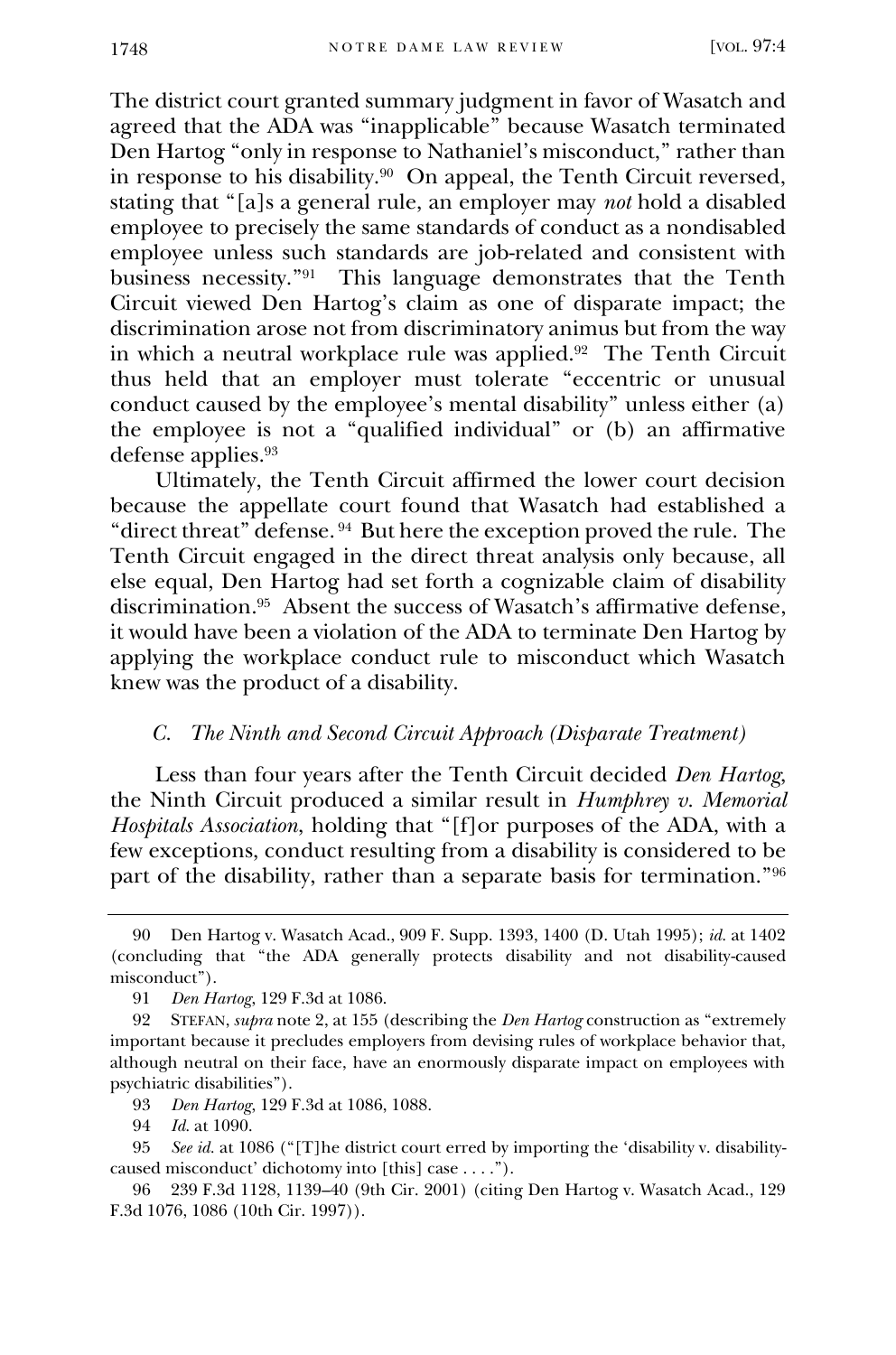*Humphrey* involved a medical transcriptionist who had been diagnosed with obsessive compulsive disorder (OCD).<sup>97</sup> The OCD caused Humphrey to engage in a series of obsessive rituals each morning, with the result that she was often unable to get to work on time, if at all.<sup>98</sup> After learning that Humphrey's OCD was contributing to her attendance problem, the employer granted her a flexible start time. However, that accommodation proved insufficient, and after Humphrey was absent two more times, she was terminated. The stated reason for the termination was her history of tardiness and absenteeism.<sup>99</sup>

Humphrey sued her employer for disability discrimination under a disparate treatment theory. In reversing the decision of the district court, which had granted summary judgment in favor of the employer, the Ninth Circuit held that "a jury could reasonably find the requisite causal link between a disability of OCD and Humphrey's absenteeism and conclude that [her employer] fired Humphrey because of her disability."<sup>100</sup> Thus, the analysis centered not on whether the employer "h[e]ld the disabled person to exactly the same conduct [standard] as a nondisabled person,"<sup>101</sup> but on whether Humphrey's employer terminated her "because of" her disability.<sup>102</sup> Therefore, although both the *Den Hartog* and *Humphrey* approaches reached the same result, the Ninth Circuit departed from *Den Hartog* in that it treated the claim as one of disparate treatment, rather than one of disparate impact.

The Ninth Circuit continued its use of the disparate treatment approach in *Dark v. Curry County*. 103 Dark, an operator of construction vehicles, had been diagnosed with epilepsy.<sup>104</sup> He controlled his condition with medication but still experienced occasional seizures, which were usually preceded by what Dark called an "aura," indicating the potential for a seizure on the day of the aura.<sup>105</sup> One morning, he reported to work despite experiencing an aura and suffered a seizure while driving a pickup truck.<sup>106</sup> His passenger, a co-worker, gained control of the vehicle and brought it to a safe halt. In response to the incident, the employer terminated Dark, stating that the incident demonstrated Dark's disregard for the safety of others and his inability

97 *Id.* at 1130.

98 *Id.*

- 100 *Id.* at 1140.
- 101 *Den Hartog*, 129 F.3d at 1086.
- 102 *Humphrey*, 239 F.3d at 1133.
- 103 451 F.3d 1078 (9th Cir. 2006).
- 104 *Id.* at 1081.
- 105 *Id.*
- 106 *Id.*

<sup>99</sup> *Id.* at 1133.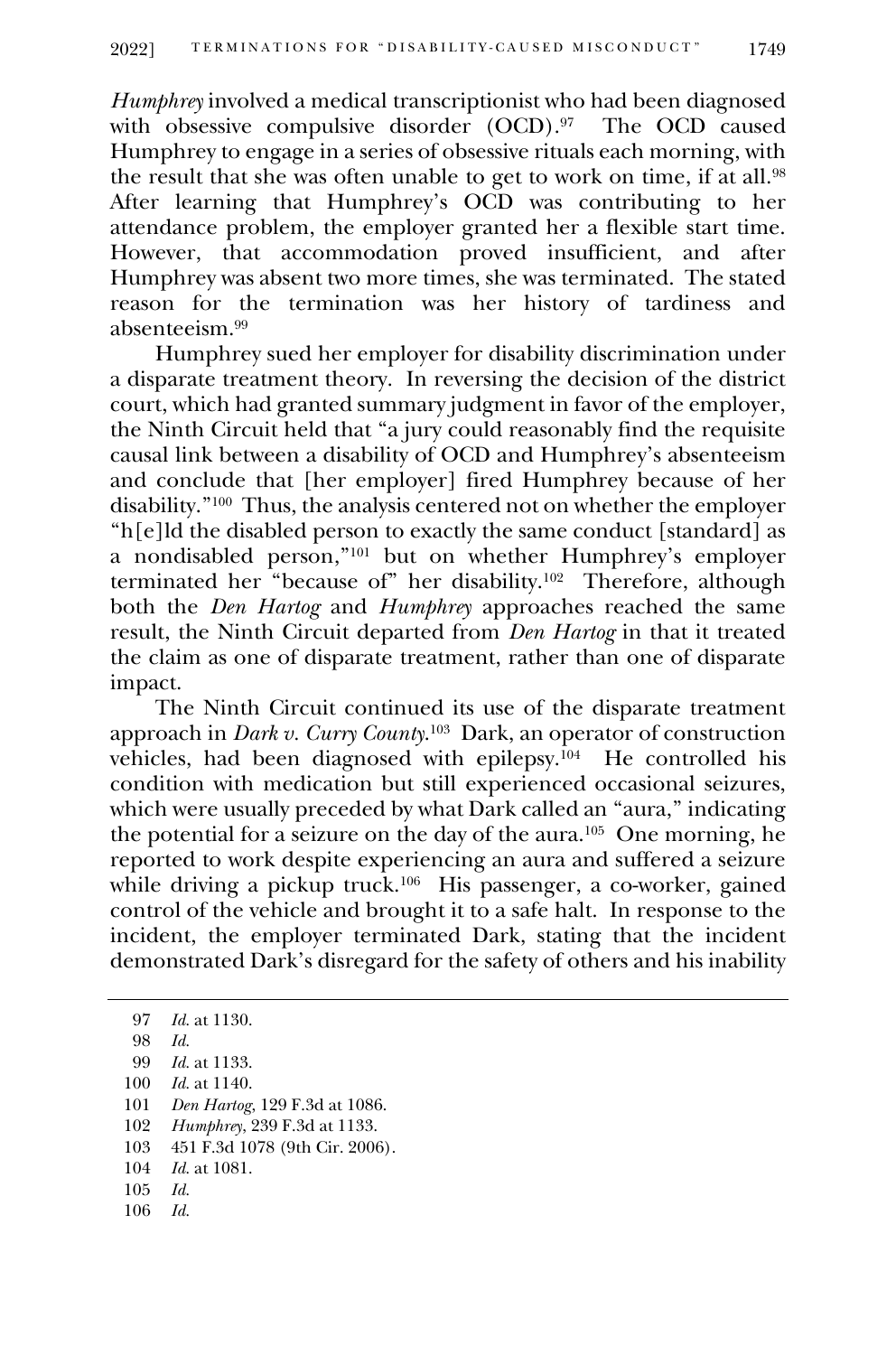to perform the essential functions of his job, despite his seventeen years of experience.<sup>107</sup>

Dark sued under the ADA. The district court granted summary judgment for the employer, finding under the *McDonnell Douglas*  framework that the employer had articulated a legitimate, nondiscriminatory reason for the termination, namely that Dark reported to work and operated heavy equipment despite being warned that he might experience an epileptic seizure.<sup>108</sup> On appeal, the Ninth Circuit reversed, holding that the employer had failed to articulate a nondiscriminatory reason:

[T]he reason given for Dark's termination must actually constitute a valid nondiscriminatory explanation, *i.e.,* one that "disclaims any reliance on the employee's disability in having taken the employment action." . . . The County does not argue that Dark's "misconduct" resulted from other than [sic] his disability. Thus, the Board's explanation, as a matter of law, fails to qualify as a legitimate, nondiscriminatory explanation for Dark's discharge. 109

Since it was undisputed that the misconduct was caused by the disability, the articulation of the misconduct as the reason for termination failed to "disclaim any reliance" on Dark's disability. It is clear from this reasoning that the Ninth Circuit views disability-caused misconduct as a sort of proxy for the disability itself. Thus, in claiming to rely on the misconduct in making the employment decision, the employer essentially concedes having discriminated against the employee on the basis of disability. This approach is directly opposite the majority view, which considers misconduct a legitimate reason for termination and burdens the plaintiff with proving that the articulated reason was pretextual.<sup>110</sup>

#### *D. The Supreme Court Speaks:* Raytheon Co. v. Hernandez

The closest the Supreme Court came to resolving this circuit split was in deciding *Raytheon Co. v. Hernandez*. 111 The plaintiff in *Raytheon*  was fired in 1991 for testing positive for cocaine after appearing to be under the influence of drugs at work.<sup>112</sup> Years later, in 1994, the plaintiff applied to be rehired by the same employer, including in his application proof that he had been attending Alcoholics Anonymous

112 *Id.* at 47.

<sup>107</sup> *Id.*

<sup>108</sup> Dark v. Curry Cnty., No. Civ. 03-3041-CO, 2004 WL 2009407, at \*5–6 (D. Or. Sept. 8, 2004).

<sup>109</sup> *Dark*, 451 F.3d at 1084 (quoting Snead v. Metro. Prop. & Cas. Ins. Co., 237 F.3d 1080, 1093 (9th Cir. 2001)).

<sup>110</sup> See *supra* text accompanying notes 67–81.

<sup>111</sup> 540 U.S. 44 (2003).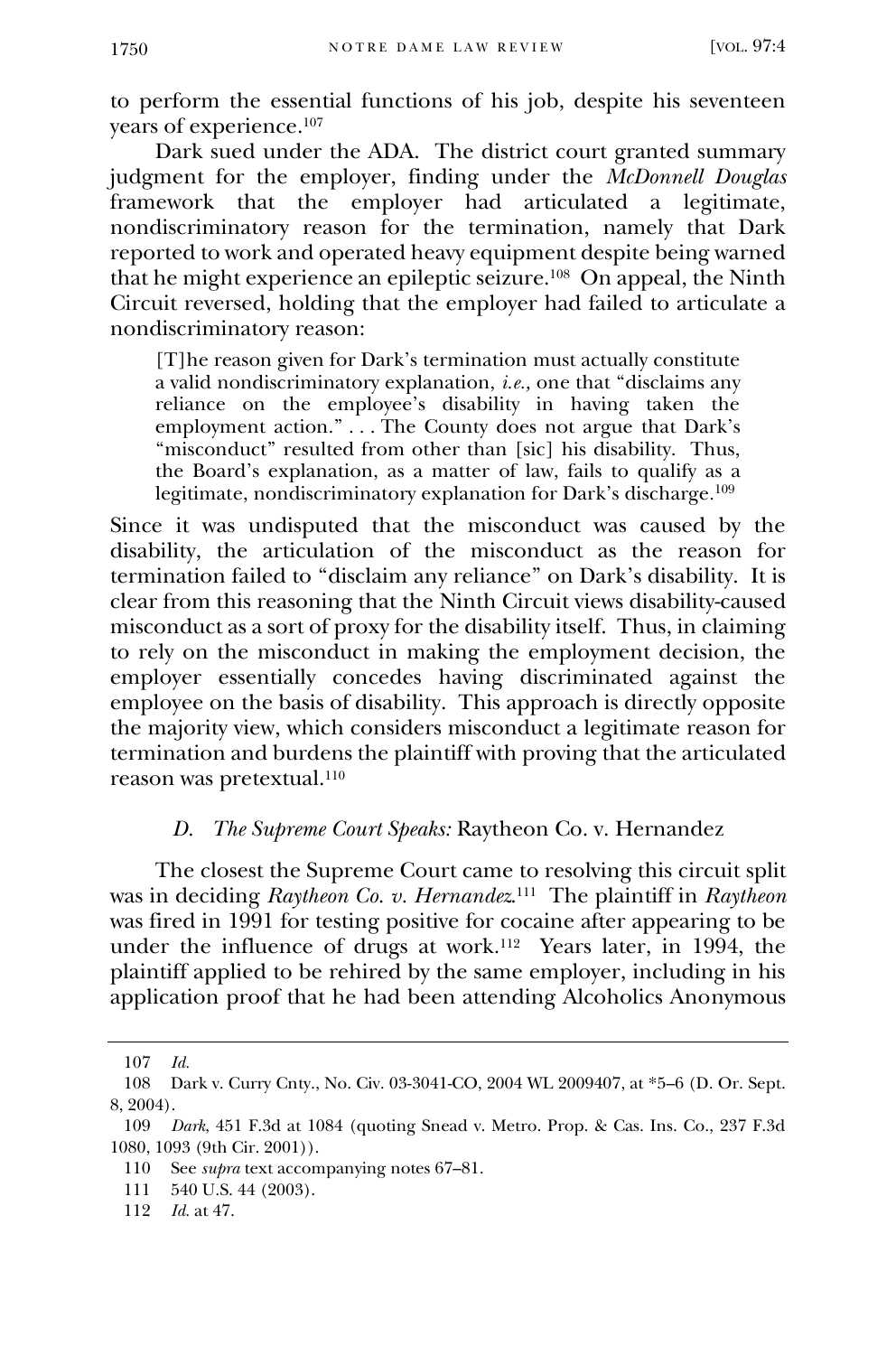meetings and was in recovery.<sup>113</sup> The reviewer of his application rejected it, however, citing a company policy against rehiring employees who were terminated for workplace misconduct.<sup>114</sup> Since the 1991 separation letter recorded plaintiff's discharge as simply a "discharge for personal conduct," the reviewer, who never met plaintiff during his earlier period of employment, could not have known about plaintiff's history of substance abuse nor about the details of his termination.<sup>115</sup> Nevertheless, the plaintiff sued under a disparate *treatment* theory and failed to plead or raise the disparate *impact* theory in a timely manner.<sup>116</sup>

Ultimately, this procedural hiccup—probably a result of the plaintiff's confusion about the difference between disparate treatment and disparate impact—cost the plaintiff his case. The trial court granted the employer's motion for summary judgment on grounds that the employer had articulated a legitimate, nondiscriminatory reason for the rejection of plaintiff's application, namely, the company policy against rehiring those fired previously for misconduct.<sup>117</sup> However, the Ninth Circuit reversed. It held that the no-rehire policy was *not* a legitimate, nondiscriminatory reason because the policy, as applied, "serve[d] to bar the reemployment of a drug addict despite his successful rehabilitation."<sup>118</sup> The Supreme Court then granted certiorari to determine "whether the ADA confers preferential rehire rights on disabled employees lawfully terminated for violating workplace conduct rules."<sup>119</sup> In other words, the issue was whether an ex-employee terminated for misconduct might receive special treatment ("preferential rehire rights") where the misconduct was the result of a disability. Resolution of this question probably would have settled the circuit split, at least implicitly, because a holding that the ADA did confer preferential rehire rights would have implied that employers must react differently to misconduct in cases where the misconduct was disability related.<sup>120</sup>

The Court, however, did not reach the question on which it granted certiorari.<sup>121</sup> It simply held that the Ninth Circuit erred in applying a disparate impact theory in what was, by virtue of the plaintiff's failure to plead disparate impact, indisputably a disparate

<sup>113</sup> *Id.* 

<sup>114</sup> *Id.*

<sup>115</sup> *Id.*

<sup>116</sup> *Id.* at 49.

<sup>117</sup> *Id.*

<sup>118</sup> *Id.* at 51 (quoting Hernandez v. Hughes Missile Sys. Co., 298 F.3d 1030, 1036–37 (9th Cir. 2002)).

<sup>119</sup> *Raytheon*, 540 U.S. at 46.

<sup>120</sup> *See* Timmons, *supra* note 21, at 231.

<sup>121</sup> *Raytheon*, 540 U.S. at 46.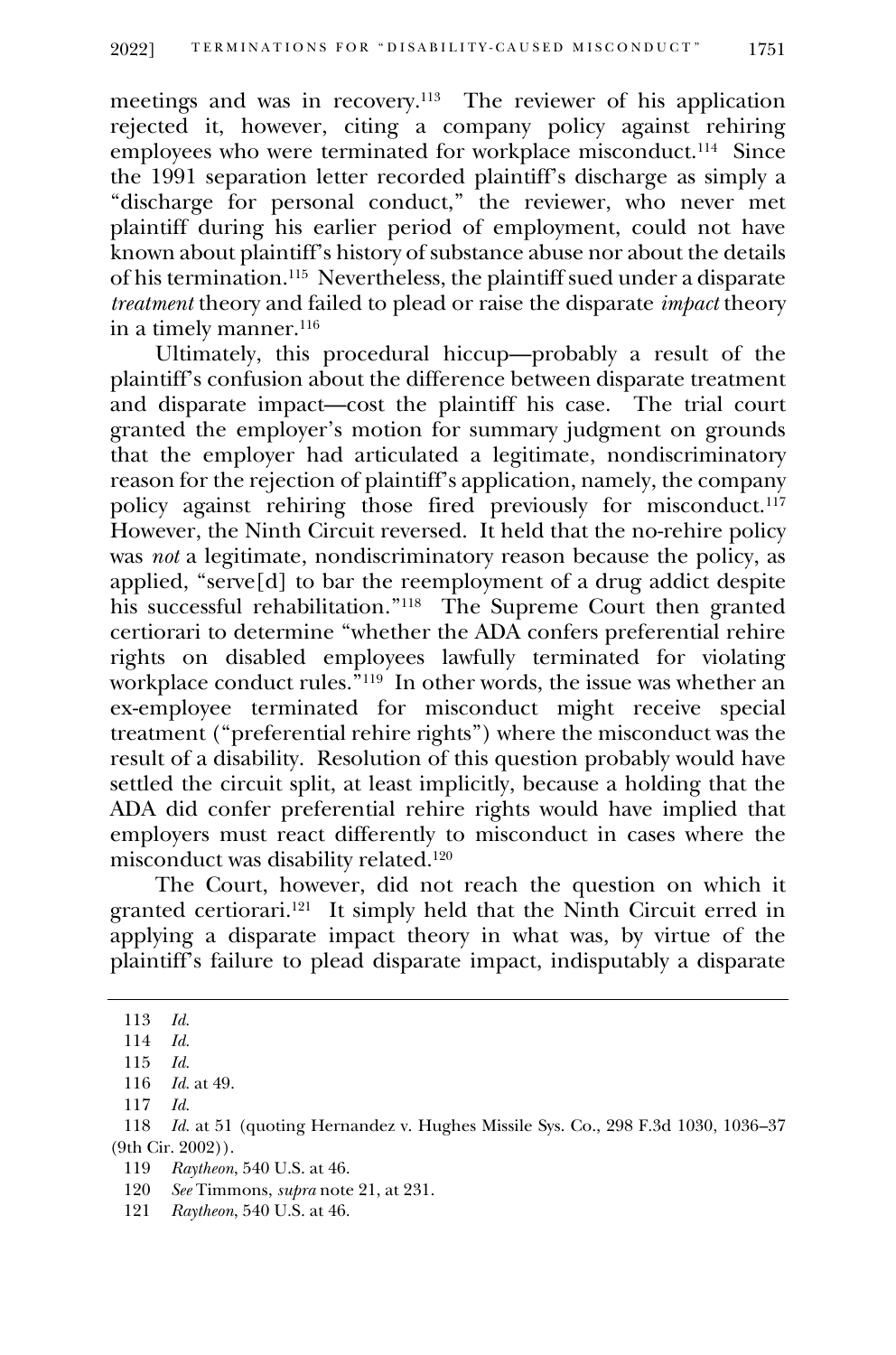treatment case. The Court held that, in rejecting the proffered nondiscriminatory reason because the no-rehire policy would "screen[] out"<sup>122</sup> rehabilitated addicts, the Ninth Circuit conflated the analytical frameworks for disparate impact and disparate treatment claims. A disparate treatment analysis, the Court reasoned, would have compelled the conclusion that the proffered reason was legitimate and nondiscriminatory because it was a rationale that disclaimed any reliance on plaintiff's membership in a protected class in making the employment decision. Again, the reviewer of plaintiff's application could not have been motivated to reject the application because of plaintiff's disability, as she was entirely unaware that such a disability existed.<sup>123</sup> So the Court simply remanded the case to have the correct framework applied. Yet, in a footnote that is arguably dicta, the Court added:

To the extent that the [lower] court suggested that, because respondent's workplace misconduct is related to his disability, petitioner's refusal to rehire respondent on account of that workplace misconduct violated the ADA, we point out that we have rejected a similar argument in the context of the Age Discrimination in Employment Act. 124

This footnote led some scholars to conclude that *Raytheon* "implicitly rejected" the disparate treatment approach to disability-caused misconduct cases.<sup>125</sup> This characterization probably overstates the meaning of the footnote in question, given that the responsible management official in *Raytheon* lacked any knowledge or reason to know of plaintiff's disability and that the court expressly stated that it did not reach the question of whether misconduct warrants different treatment when it is disability-related.<sup>126</sup> Furthermore, courts in the Ninth Circuit have continued to apply the disparate treatment version of the minority rule in post-*Raytheon* cases, without a word from the Supreme Court.<sup>127</sup> In any event, the procedural nature of the holding in *Raytheon*, coupled with the lack of any other Supreme Court cases addressing the disability-caused misconduct issue, has left the circuit split unresolved.

<sup>122</sup> *Id.* at 51 (quoting *Hernandez*, 298 F.3d at 1036–37).

<sup>123</sup> *See id.* at 54 n.7.

<sup>124</sup> *Id.* at 54 n.6 (citing Hazen Paper Co. v. Biggins, 507 U.S. 604, 611 (1993)).

<sup>125</sup> Timmons, *supra* note 21, at 236.

<sup>126</sup> *Raytheon*, 540 U.S. at 46–47.

<sup>127</sup> *See, e.g.*, Dark v. Curry Cnty., 451 F.3d 1078 (9th Cir. 2006); EEOC v. Walgreen Co., 34 F. Supp. 3d 1049 (N.D. Cal. 2014).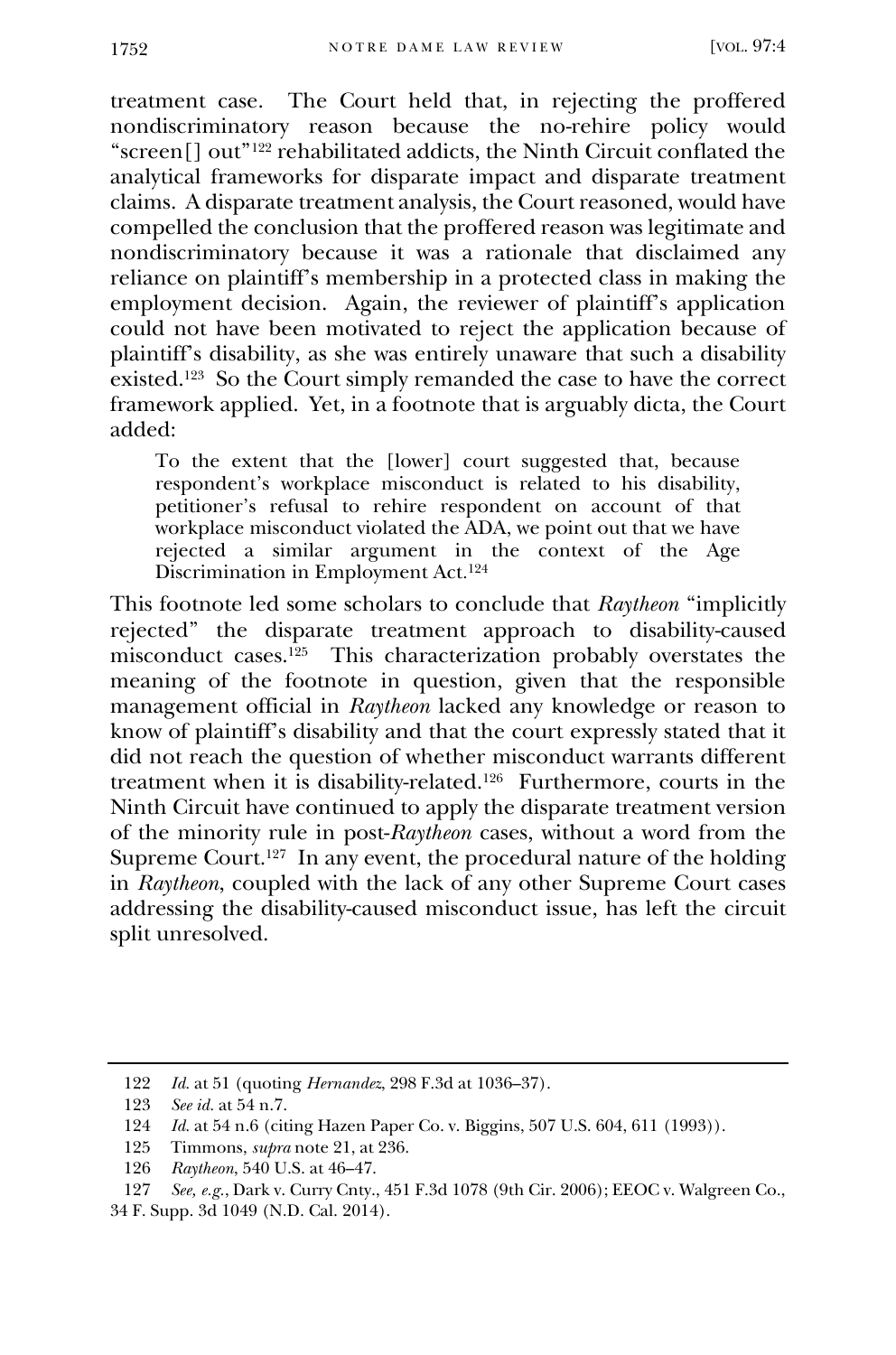## III. THE MINORITY VIEW BETTER SERVES THE TEXT AND PURPOSES OF THE ADA

# *A. The Majority View is a Misguided Interpretation, and Counteracts the Purposes, of the ADA*

The first statutory interpretation problem the majority view encounters has to do with  $42 \text{ U.S.C. } \hat{\text{S}} 12114(c)(4)$  (2018), which provides that an employee who engages in the illegal use of drugs or who is an alcoholic may be held to the same qualification standards for job behavior as other employees, "even if any unsatisfactory performance or behavior is related to the drug use or alcoholism of such employee." Under the majority view, this provision is superfluous. If Judge Posner was correct to say that a discharge for misconduct caused by *any* disability "does not present an issue under"<sup>128</sup> the ADA, then why would the statute need to specify that a discharge for misconduct caused by a certain kind of disability is legally permissible? The sensible reading of this provision is that the ADA contemplates a distinction between disabilities and conduct caused by disabilities only in the context of alcoholism and drugs. The inclusion of one thing is the exclusion of others; if it is necessary to say that an employer may discipline an employee for disability-caused misconduct when the disability in question is alcoholism or drug addiction, it follows that, where neither alcoholism nor drugs are involved, the employer may not discipline an employee for disability-caused misconduct, absent other defenses.

The  $\S 12114(c)(4)$  dilemma might be excused as a legislative oversight were it not for the presence of a similar problem in the "defenses" section of Title 42. Section 12113 provides certain "defenses" section of Title 42. affirmative defenses to discrimination claims, including the "direct threat" defense, which states that an employer may take action against an employee who poses a "direct threat to the health or safety of other individuals in the workplace." 129 Assume for a moment that the majority view is correct: adverse employment action predicated on workplace misconduct does not constitute discrimination in the first place. Why, then, would an affirmative defense be necessary to protect employers who discipline or disqualify an individual for endangering the safety of others? The majority view would limit the direct threat defense to cases where an employee with a disability has not engaged in any misconduct but somehow still poses a significant risk to the

<sup>128</sup> Palmer v. Cir. Ct. of Cook Cnty., 117 F.3d 351, 352 (7th Cir. 1997).

<sup>129</sup> *See* 42 U.S.C. § 12113 (a)–(b) (2018). "Direct threat" is defined as "a significant risk to the health or safety of others that cannot be eliminated by reasonable accommodation." *Id.* § 12111(3).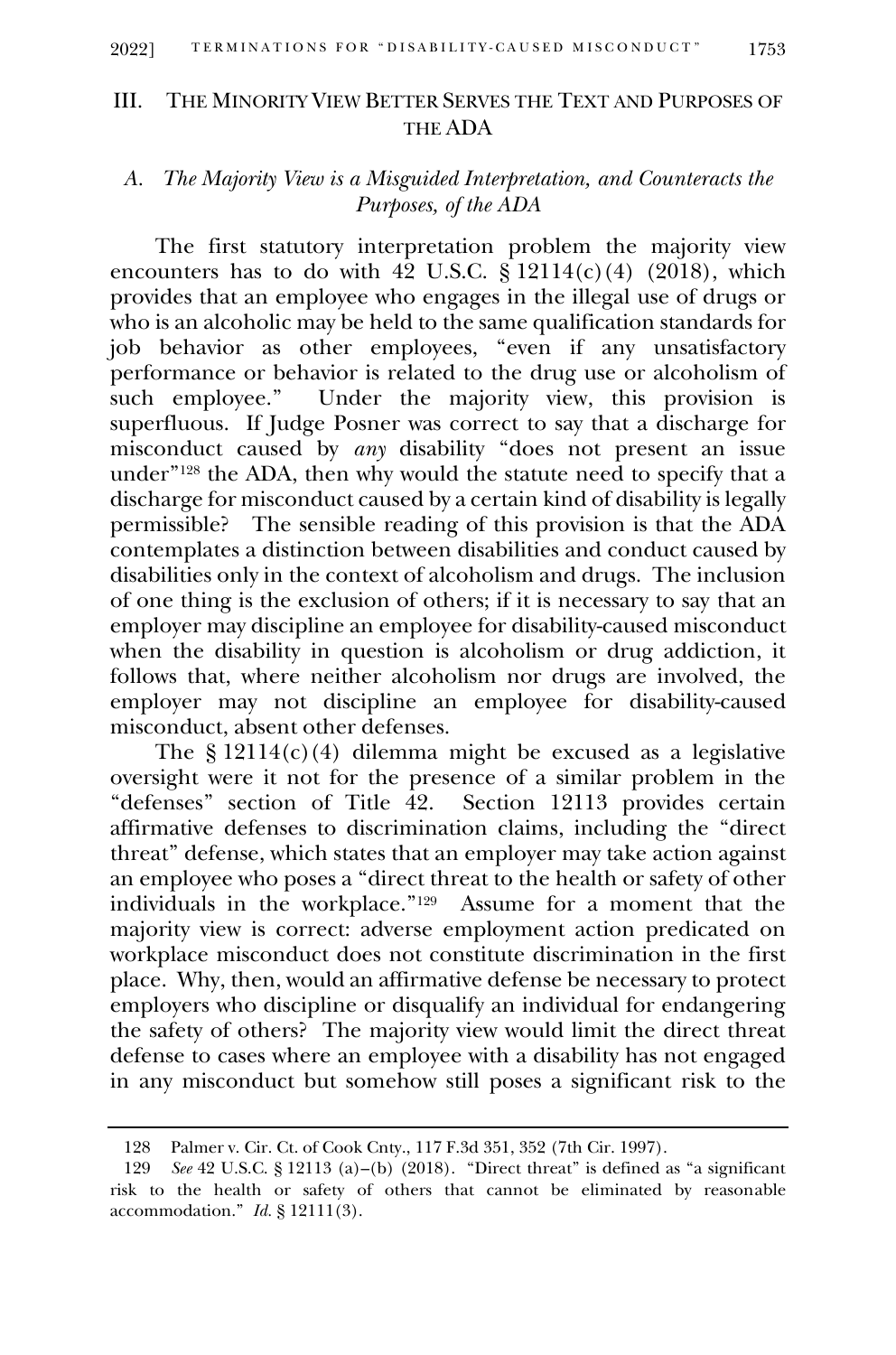health and safety of others. One might conceive of circumstances where both those conditions are present but it would be strange to limit one of the main defenses to ADA employment discrimination liability to such a narrow category of cases. Furthermore, the definition of "direct threat" suggests that if the risk to health or safety can be eliminated by reasonable accommodation, then the defense does not apply. This caveat implies that sometimes disability-caused misconduct must be accommodated; but this proposition is irreconcilable with the idea that the ADA does not prevent employers from firing employees whose disabilities cause them to engage in misconduct.<sup>130</sup>

These statutory anomalies should be interpreted with an eye toward establishing coverage for individuals with disabilities as broadly as the text of the statute will permit. Federal courts, including the Supreme Court, have exhibited a tendency to interpret anti-disability discrimination provisions all too narrowly.<sup>131</sup> It was in response to that phenomenon that Congress enacted the ADAAA and amended the chapter-wide definition of "disability" to include "[r]ules of construction regarding the definition of disability." <sup>132</sup> As such, the statute itself now provides that the definition of disability "shall be construed in favor of broad coverage . . . to the maximum extent" permitted by the terms of text and that the phrase "'substantially limits' shall be interpreted consistently with the findings and purposes of the [ADAAA]."<sup>133</sup> The ADA was enacted in light of congressional findings that individuals with disabilities encounter various forms of discrimination, including "overprotective rules and policies" and "exclusionary qualification standards and criteria."<sup>134</sup> A *per se* exclusion of disability-caused misconduct from the forbidden bases of employment action goes directly against these stated purposes. As suggested by the name of the agency charged with implementing workplace antidiscrimination laws, the ideal toward which the ADA strives is not simply equal treatment, but equal opportunity.<sup>135</sup> An employee discharged because her disability caused her to violate a workplace conduct standard may have been treated in a manner "equal" with respect to other, nondisabled employees who broke the same rule, but the refusal to distinguish between those employees and

<sup>130</sup> This was the reasoning of the court in Den Hartog v. Wasatch Acad., 129 F.3d 1076, 1087 (10th Cir. 1997).

<sup>131</sup> *See* Timmons, *supra* note 21, at 282.

<sup>132</sup> *See* 42 U.S.C. § 12102(4) (2018).

<sup>133</sup> *Id.* § 12102(4)(a)–(b).

<sup>134</sup> *Id.* § 12101(a)(5).

<sup>135</sup> *See* Timmons, *supra* note 21, at 238 (noting that the "objective" of the ADA is equal opportunity, as opposed to equal treatment).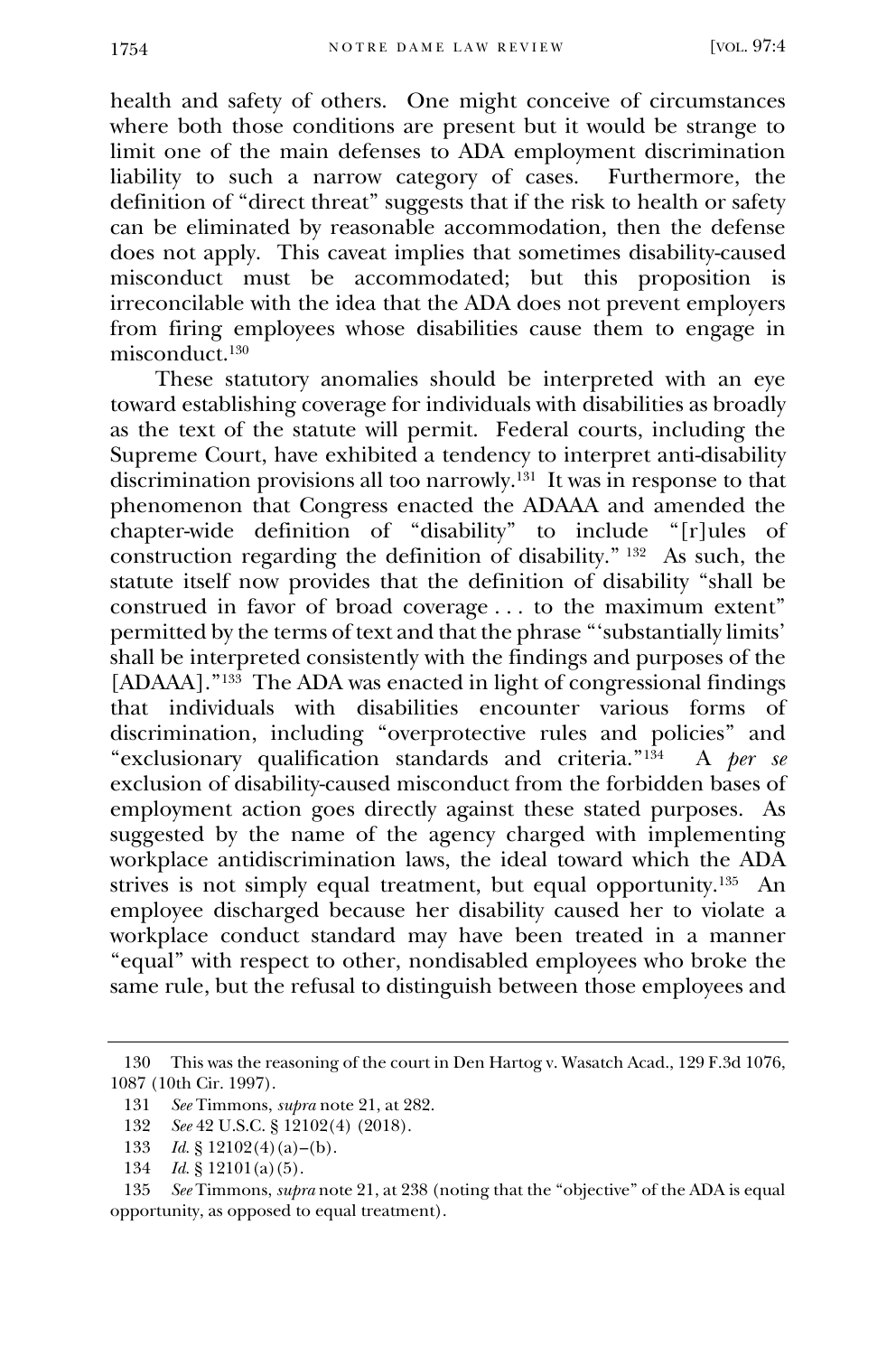the employee whose conduct violations are unlawful is essentially a refusal to recognize equal opportunity.

Furthermore, a statute should not be construed in a manner that encourages the very type of behavior it seeks to deter or that otherwise produces absurd results. The majority view regarding disability-caused misconduct violates that principle because it incentivizes employers in certain circumstances to terminate employees with disabilities that otherwise may have been retained in the absence of potential ADA liability. At first blush, the majority rule is, from the employer's perspective, attractively simple: retain employees who can perform their job and follow the rules, regardless of whether they are disabled or not; and fire employees who cannot do so, without risk of litigation even should you happen to know that the misconduct might be related to a disability. With so many employers across the nation who are subject to these rules, the value of that simplicity can hardly be overstated. However, in light of the ADA's imposition of duties not just to refrain from discriminatory animus, but to take affirmative steps to provide reasonable accommodations for employees with disabilities, the law should not allow employers to escape liability simply by adopting a "disability-blind" approach. Where an employer discovers terminable misconduct has been committed by an employee with an unaccommodated disability, the majority rule may encourage discrimination against that employee. Imagine, for instance, an employee with a mental condition that often makes it extremely difficult to get out of bed in the early morning. She works an early shift, from 6:00 a.m. to 3:00 p.m., and she often shows up late to work, sometimes by more than an hour, because of her condition. The employer is considering firing her for her absenteeism, so he confronts the employee, and discovers that the absenteeism is a result of a disability. Since in this workplace, as in many others, whether Since in this workplace, as in many others, whether absenteeism warrants termination is left to the employer's discretion, the employer now has a choice to make. He can retain the employee, perhaps out of sympathy for her (heretofore undisclosed) disability; but if he does, he will subsequently be obligated to explore reasonable accommodation options, since now the disability is "known." This will require initiating an interactive process to try and meet the employee's needs, and it may require revising the schedule to give the employee a later shift, incurring modest increases in labor costs, or shifting operating hours to periods that are less profitable.<sup>136</sup> Or, the employer

<sup>136</sup> *See* Dunlap v. Liberty Nat. Prods., Inc., 878 F.3d 794, 799 (9th Cir. 2017) (explaining that an employer has a duty to engage in an interactive process with a disabled individual to identify reasonable accommodations); Snapp v. United Transp. Union, 889 F.3d 1088, 1095 (9th Cir. 2018) (noting that failure to engage in interactive process constitutes unlawful discrimination if a reasonable accommodation would have been possible).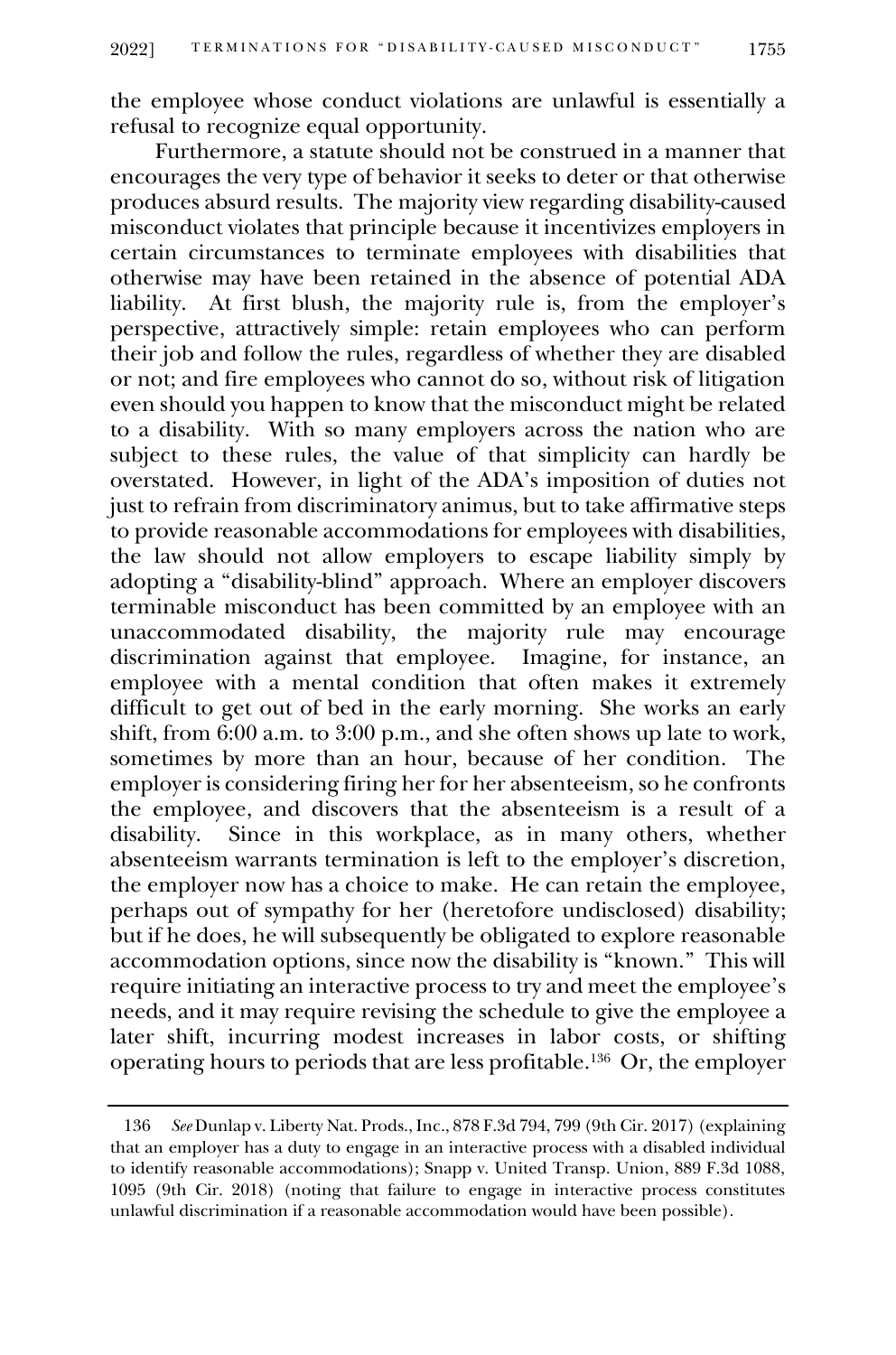can simply fire the employee and replace her with someone who can show up on time consistently, potentially increasing the productivity of the enterprise by having workers present at the time of his choosing, and probably lowering labor costs since the replacement employee probably will have a lower pay grade.

Under the majority rule, the termination of the employee is permissible. There will be no disparate treatment liability because the absenteeism constitutes a legitimate, nondiscriminatory reason for the adverse employment action. Nor can there be any disparate impact liability, since the requirement that employees show up to work when they are scheduled is job-related and consistent with business necessity.<sup>137</sup> As for failure to accommodate liability, it is well-settled that reasonable accommodations are always prospective, never retroactive, and so no accommodation is required unless the misconduct that occurred prior to the discovery of the disability is itself an insufficient basis for termination.<sup>138</sup> Therefore, the ADA will impose accommodation costs on the employer if he decides to retain the employee with a disability, but it will decline to impose liability if the employer fires the employee precisely to avoid those costs. Irony aside, this hypothetical demonstrates the very real possibility that the ADA will encourage the termination of employees with disabilities in certain circumstances, at least under the majority rule regarding disability-caused misconduct.

Whether one considers the disability-caused misconduct issue in light of its statutory context, the stated purposes of the ADA and its amendments, how the equitable principles underlying disability discrimination law, or all three together, the rationale for the majority view remains obscure. At the very least, the minority view deserves reconsideration.

# *B. Courts Should Adopt the Minority View Under a Failure to Accommodate Theory*

The main reason the minority approach has remained the minority approach is probably the erroneous belief that to abandon the disability versus disability-caused-misconduct distinction would leave workplaces vulnerable to dangerous employees whom employers

<sup>137</sup> Forslund v. Nat'l Tech. & Eng'g Sols. of Sandia, L.L.C., 516 F. Supp. 3d 1285, 1289 (D.N.M. 2021) ("Clearly, attendance is also job-related and consistent with business necessity.").

<sup>138</sup> McElwee v. Cnty. of Orange, 700 F.3d 635, 641 (2d Cir. 2012) ("A requested accommodation that simply excuses past misconduct is unreasonable as a matter of law."); DeWitt v. Sw. Bell Tel. Co., 845 F.3d 1299, 1316 (10th Cir. 2017) ("[T]he requirement to provide reasonable accommodations under the ADAAA is 'always prospective' . . . .").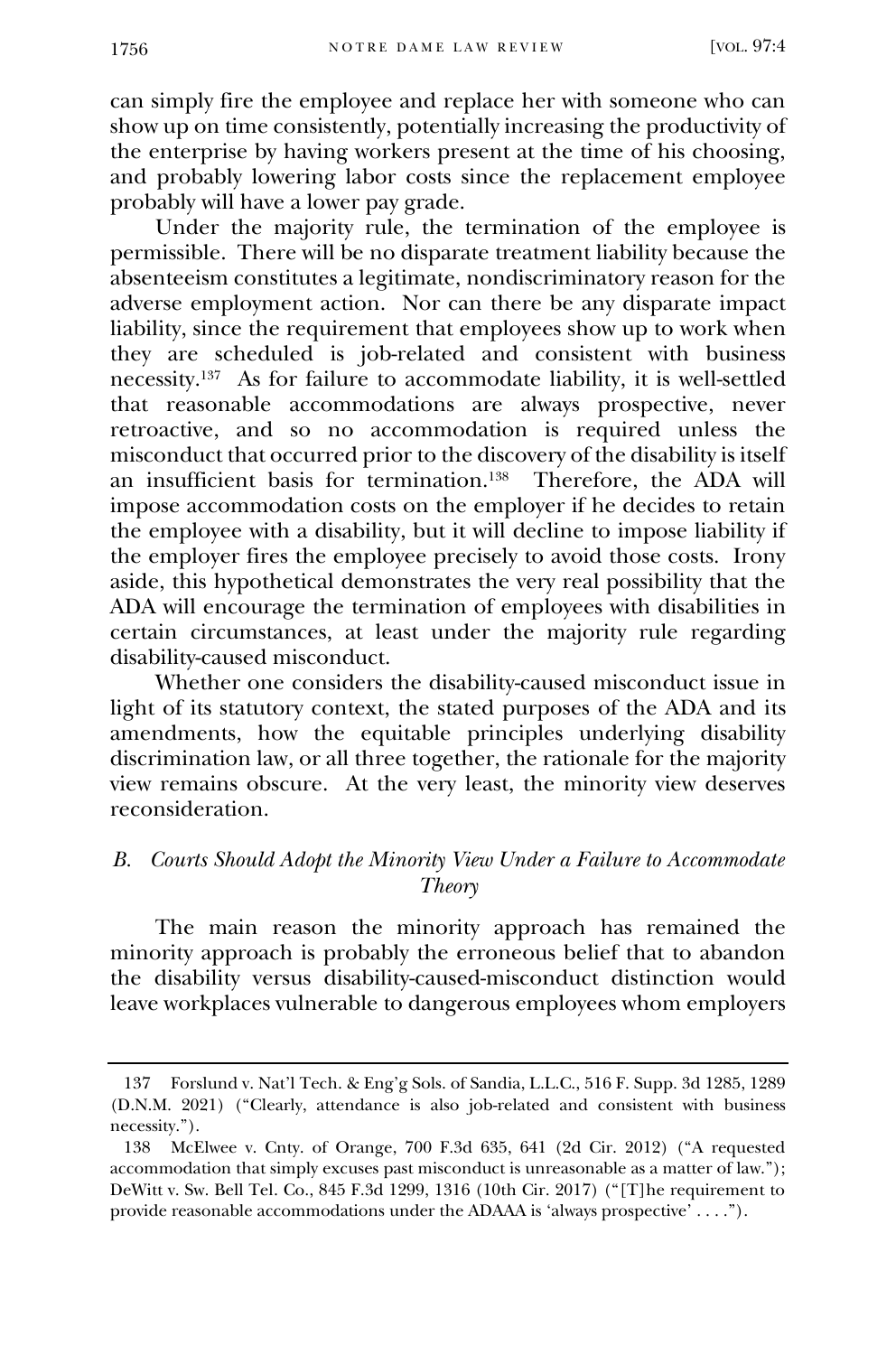would nevertheless hesitate to terminate for fear of incurring ADA liability.<sup>139</sup> This belief, coupled with pervasive stereotypes in our culture regarding individuals with mental conditions, $140$  has led many to be skeptical of any sort of expansion of the minority approach.<sup>141</sup> However, stereotypes, no matter how pervasive, should not be allowed to defeat the efforts of antidiscrimination statutes to provide equal employment opportunities.

It is very unlikely that adopting a general rule which includes disability-caused misconduct within the gambit of "on the basis of disability" would chill employer decisionmaking in situations involving potentially dangerous individuals. As discussed above, one reason that the minority approach makes sense as a matter of statutory interpretation is precisely because the direct threat defense remains available even once the plaintiff has established a prima facie case of discrimination.<sup>142</sup> In abandoning the fiction that conduct caused by a disability is distinguishable from the disability itself,<sup>143</sup> doctrinal coherence is restored to those provisions of the ADA that specify circumstances where the conduct should be severed from the condition, in essence, when the underlying disability involves drug use or alcoholism, or where the conduct the disability is liable to cause poses a significant risk of harm to other people. Outside those circumstances, it is difficult to imagine what purpose could possibly be served by allowing employers *carte blanche* to terminate an employee whenever their disability manifests itself in "misconduct," like when

<sup>139</sup> *E.g.*, James J. McDonald, Jr., *Feature: "My Disability Made Me Do It!": Is Employee Misconduct Protected if It's Related to a Disability*?, 50 ORANGE CNTY. LAW. 46, 49–50 (2008) ("Perhaps the [disabled] employee must be given a lecture concerning the dangers inherent in bringing a loaded weapon to work. Or warned that if he shoots someone he will be subject to disciplinary action. Or perhaps he should be allowed to keep his gun but not his bullets."). Titles like that of McDonald, Jr.'s article, though perhaps facetious, are not uncommon. *See, e.g.*, Virginia Mixon Swindell, *Symposium: Employment Law: But My Disability Made Me Do It: ADA Claims Involving Disability-Related Misconduct*, 69 ADVOCATE 8 (2014); Robert L. Levin, *Workplace Violence: Navigating Through the Minefield of Legal Liability*, 11 LAB. LAW. 171, 179 (1995) (discussing the caution that employers must exercise before acting against an employee who claims, "my disability made me do it").

<sup>140</sup> Hsieh, *supra* note 1, at 993.

<sup>141</sup> *See, e.g.*, McDonald, Jr. *supra* note 139; Swindell, *supra* note 9.

<sup>142</sup> *See supra* notes 128–30 and accompanying text.

<sup>143</sup> The hair-splitting nature of this distinction was illustrated by the Second Circuit in Teahan v. Metro-North Commuter R.R. Co*.*, 951 F.2d 511, 515 (2d Cir. 1991). In a hypothetical, the court imagined an employee with a permanent limp whose limp caused the worker to make a loud "thump" whenever he took a step. *Id.* at 516. Were an employer to fire the employee because the thumping often disrupted the workplace, the court reasoned, the employer should not be allowed to escape disability discrimination liability by relying on conduct "symptomatic" of a handicap rather than on the "*handicap itself*," because judicial recognition of such a distinction would allow any employer to "avoid the burden of proving that the handicap is relevant to the job qualifications." *Id.* at 516–17.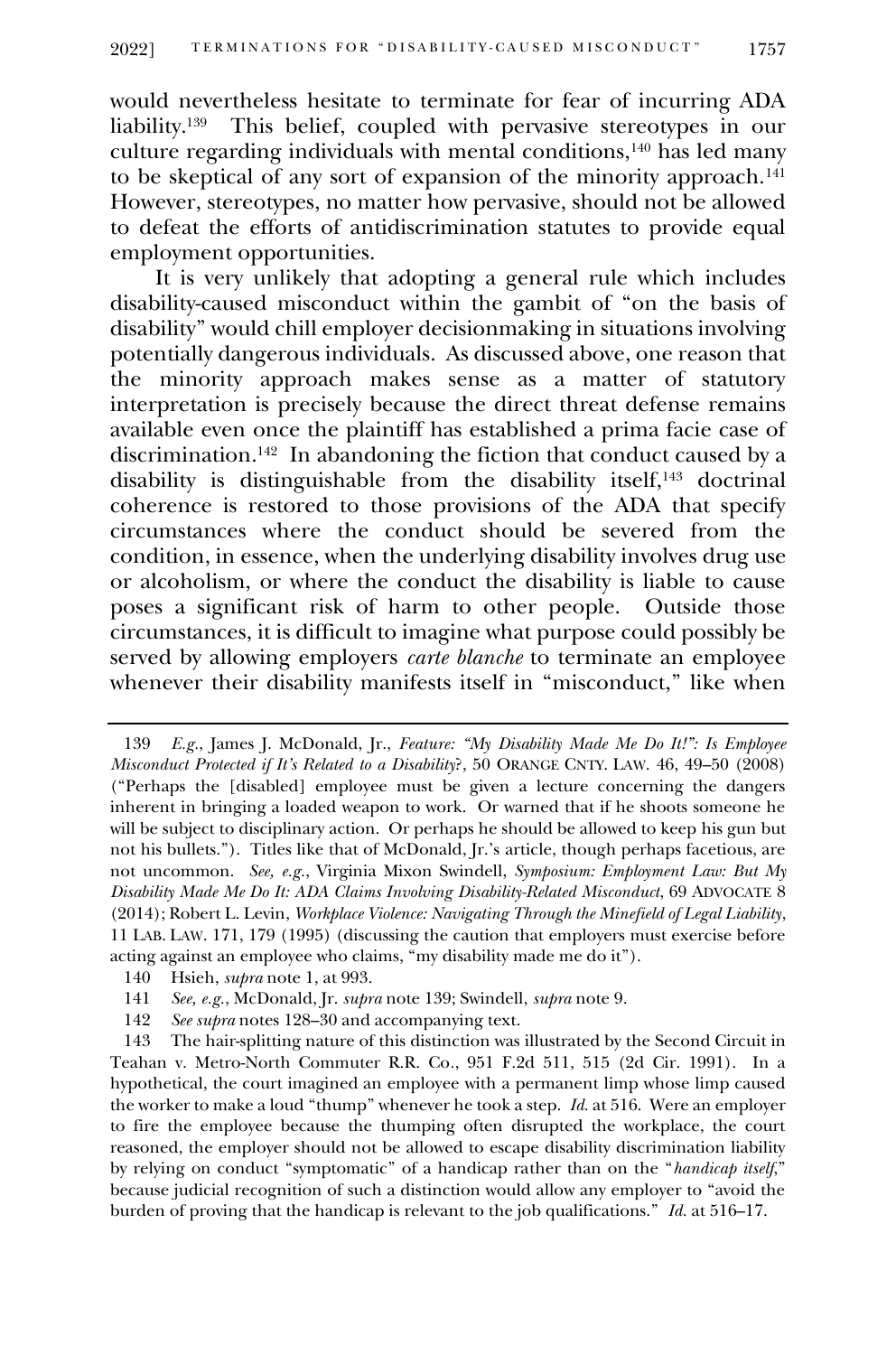their OCD makes them late for work, $144$  or when they take a bag of chips off the inventory shelf and eat them to prevent their blood sugar from dropping to dangerous levels.<sup>145</sup>

However, widespread recognition of the minority rule would necessitate some tweaks to the doctrine as it exists in cases like *Humphrey* or *Dark*, because it is the failure to accommodate theory, rather than the disparate treatment or disparate impact theories, that best captures the type of discrimination that occurs when an employer fires an employee for misconduct that the employer knew was really a manifestation of the employee's disability.

The main reason the disparate treatment theory is a poor fit is that disparate treatment pertains to traditional, "bad motive" discrimination whereas in disability-caused misconduct cases the employer is not necessarily motivated by discriminatory animus. An employer who, like in our hypothetical above, terminates an employee solely to avoid the costs and effort that the implementation of a reasonable accommodation might require does not by his conduct exhibit an animosity toward people with disabilities. Rather, he exhibits merely an unwillingness to offer special assistance to an employee who could be replaced by someone who does require not assistance. Such employers hinder the accomplishment of the ADA's aims not because they act in a way that puts down people with disabilities but because they refuse to exercise a reasonable effort to lift them up. Another problem with applying disparate treatment in these cases is that doing so would likely confuse litigants who often already find themselves muddling the tripartite *McDonnell Douglas* framework. The idea of showing evidence of "pretext" is inapplicable in disability-caused misconduct cases, because in most of them, the proffered reason will be the real reason; rarely do employers try to "cover-up" the fact that they are discharging an employee for violating a workplace conduct standard. Nor is it helpful to say that misconduct never constitutes a legitimate, nondiscriminatory motive, because it may very well be legitimate and nondiscriminatory if the employer never knew the employee had a disability.<sup>146</sup> Finally, implementing the minority approach under a disparate treatment theory would also require sidestepping the dicta in *Raytheon*, which some scholars have regarded as an implicit disapproval of the use of disparate treatment in cases of misconduct-predicated terminations.<sup>147</sup> The *Raytheon* dicta hinted toward the rejection of disparate treatment as applied to misconduct cases on the ground that the Court had already rejected a

<sup>144</sup> *See supra* notes 96–101 and accompanying text.

<sup>145</sup> EEOC v. Walgreen Co., 34 F. Supp. 3d 1049, 1050 (N.D. Cal. 2014).

<sup>146</sup> *See* Raytheon Co. v. Hernandez, 540 U.S. 44, 54 n.7 (2003).

<sup>147</sup> *See, e.g.*, Timmons, *supra* note 21, at 236.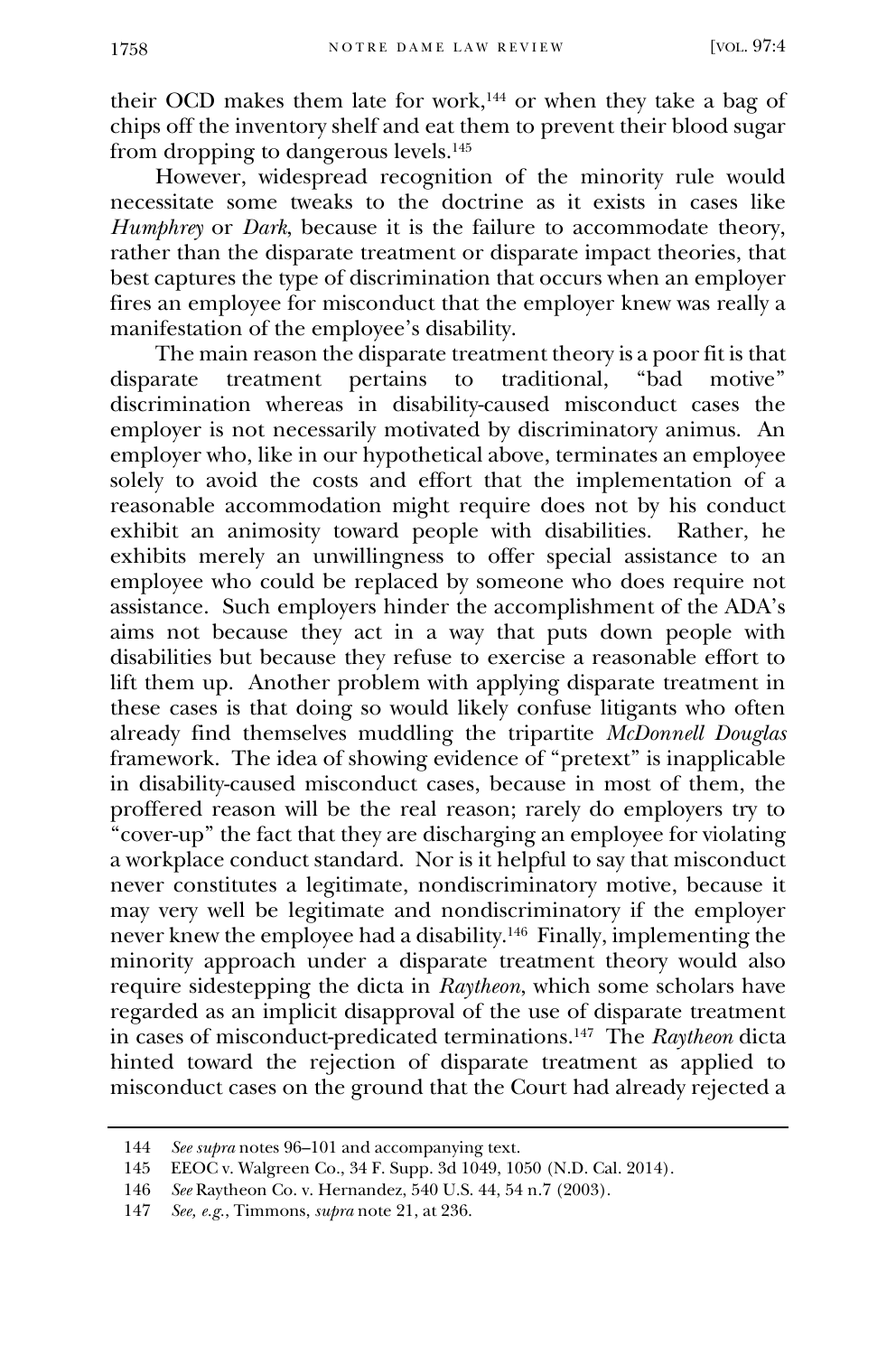similar argument in the Age Discrimination in Employment Act context,<sup>148</sup> meaning perhaps that the failure to accommodate theory, which is unique to the ADA, would be the Court's preferred flavor of the minority view in the event it overturned the majority view.<sup>149</sup>

As for disparate impact, it might suffice to say that no one wants to see disparate impact become more complicated than it already is.<sup>150</sup> That aside, one doctrinal problem with applying disparate impact in disability-caused misconduct cases is that disparate impact has no real mens rea element.<sup>151</sup> If disparate treatment is too narrow for this type of case because it typically requires an "ableist" motive, then disparate impact is too broad because it typically considers the mental state of the employer irrelevant. The whole point of disparate impact, after all, is to capture discrimination that may be unintentional.<sup>152</sup> Properly calibrating liability for terminations predicated on disability-caused misconduct requires a mental state standard between disparate treatment and disparate impact, including those cases where the employer acts less culpably than he would with full-stop discriminatory animus, but excluding those cases where the employer did not know enough about the employee's situation to even realize that an accommodation may have been necessary. One helpful way of thinking about the different mental state requirements is in comparison to the Model Penal Code:<sup>153</sup> Disparate treatment requires an employer to *purposefully act* against an employee on the basis of disability; disparate impact requires an employer *negligently* to exclude disabled individuals from the workforce;<sup>154</sup> and failure accommodate requires an employer to be *knowingly* apathetic toward the remediable disadvantages an employee experiences by virtue of her disability.

<sup>148</sup> *Raytheon*, 540 U.S. at 54 n.6.

<sup>149</sup> *See* Hsieh, *supra* note 1, at 998 (characterizing failure to accommodate as an additional theory of liability in comparison to other antidiscrimination statutes); Timmons, *supra* note 21, at 236–38 (explaining that expanding disparate treatment beyond the implications of the *Raytheon* dicta "is not necessary . . . [for] eliminating discrimination against the disabled caused by thoughtlessness and indifference" because the ADA also prohibits disparate impact and requires reasonable accommodations).

<sup>150</sup> *See, e.g.*, Seiner, *supra* note 47, at 96 ("Confusion. There is no better way to describe the current state of U.S. law regarding allegedly discriminatory workplace standards . . . ."); *see also id.* at 104 (noting that courts continue to misapply disparate impact and disparate treatment analyses).

<sup>151</sup> *See id.* at 99 ("The key to any disparate impact claim is that it does not require *intent*.").

<sup>152</sup> *See supra* notes 33–39 and accompanying text.

<sup>153</sup> *See generally* MODEL PENAL CODE § 2.02 (AM. L. INST. 1985).

<sup>154</sup> Seiner, *supra* note 47, at 99 ("[D]isparate impact has been likened to a negligence theory in claims of discrimination.").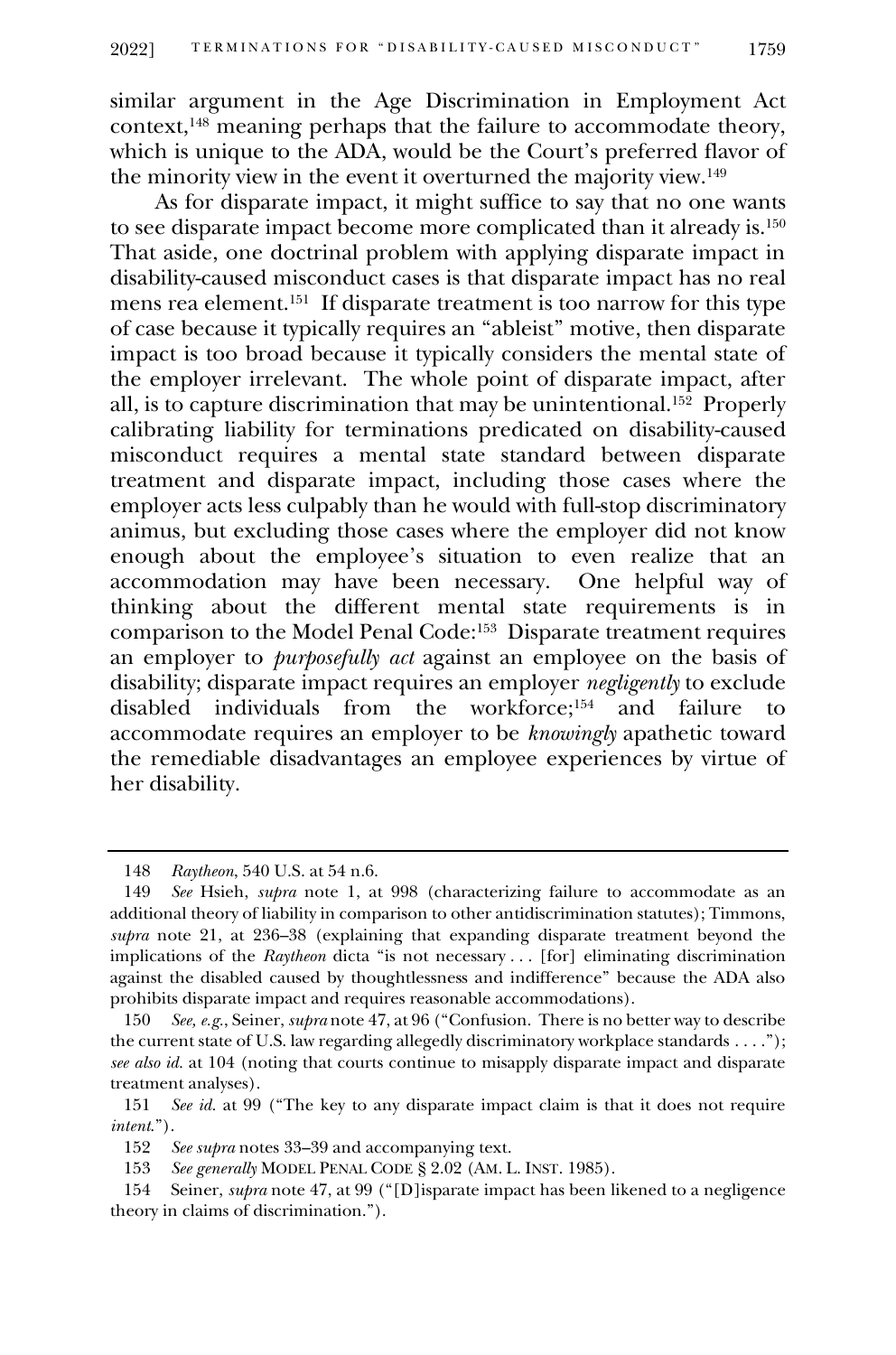Thus, the fact that the ADA expressly conditions liability for failure to accommodate on the impairment being a "known" disability makes it the best discrimination theory for conceptualizing liability for disability-caused misconduct terminations.<sup>155</sup> To return to the example above about the employee who is chronically absent from work—why does such a case befoul the purposes of the ADA? The answer is that the employer is knowingly circumventing his obligation to engage in the interactive accommodation process with the employee. He shirks his duty to accommodate and then retreats behind the "disability-blind" reason that he simply fired the employee because she engaged in misconduct—despite the fact that he would be significantly less incentivized to treat a nondisabled employee the same way, as outlined above.<sup>156</sup> Because the majority rule considers "misconduct" as *per se* legitimate reason for adverse employment action, the employer is allowed to impose termination in lieu of an accommodation. Essentially, the majority rule creates a troublesome loophole in the ADA which becomes relevant whenever (1) an employee's misconduct is actually caused by her disability but (2) she fails to disclose the disability and its relation to the misconduct until the employer considers disciplinary action, and (3) the employer is left discretion regarding what type of discipline, if any, to impose.<sup>157</sup> The ill-timed disclosure is key. Had the employee disclosed the disability and its relationship with the misconduct before she had violated standards to such an extent that would make the employer contemplate termination, there would be no question that, despite

<sup>155</sup> *See* 42 U.S.C. § 12112 (b)(5)(A) (2018) (including as construction of discrimination "not making reasonable accommodations to the known physical or mental limitations of an otherwise qualified individual with a disability").

<sup>156</sup> *See supra* notes 136–38 and accompanying text.

<sup>157</sup> The EEOC guidance seems to assume that the disciplinary process in response to employee misconduct lends itself to a clear-cut application of prescribed punishments for different types of violations. *See* U.S. EQUAL EMP. OPPORTUNITY COMM'N, EEOC-CVG-2003- 1, ENFORCEMENT GUIDANCE ON REASONABLE ACCOMMODATION AND UNDUE HARDSHIP UNDER THE ADA ¶ 36 (2002) ("An employer must make reasonable accommodation to enable an otherwise qualified employee with a disability to meet such a conduct standard in the future . . . except where the punishment for the violation is termination."); U.S. EQUAL EMP. OPPORTUNITY COMM'N, EEOC-CVG-1997-2, ENFORCEMENT GUIDANCE ON THE ADA AND PSYCHIATRIC DISABILITIES ¶ 30 (1997) [hereinafter EEOC GUIDANCE ON THE ADA AND PSYCHIATRIC DISABILITIES] (providing an example of how to discipline a disabled employee's misconduct assuming that the employer has a "policy of immediately terminating the employment of anyone who threatens a supervisor"). The reality, however, seems to be that employers, even when establishing categories of work rule violations, retain discretion to impose even the most severe penalties, i.e., termination, when circumstances warrant. *E.g.*, 1 STEPHEN P. PEPE & SCOTT H. DUNHAM, AVOIDING AND DEFENDING WRONGFUL DISCHARGE CLAIMS § 4:03 (2008) (practical guidance advising employers to reserve the right to discharge employees for nonserious offenses).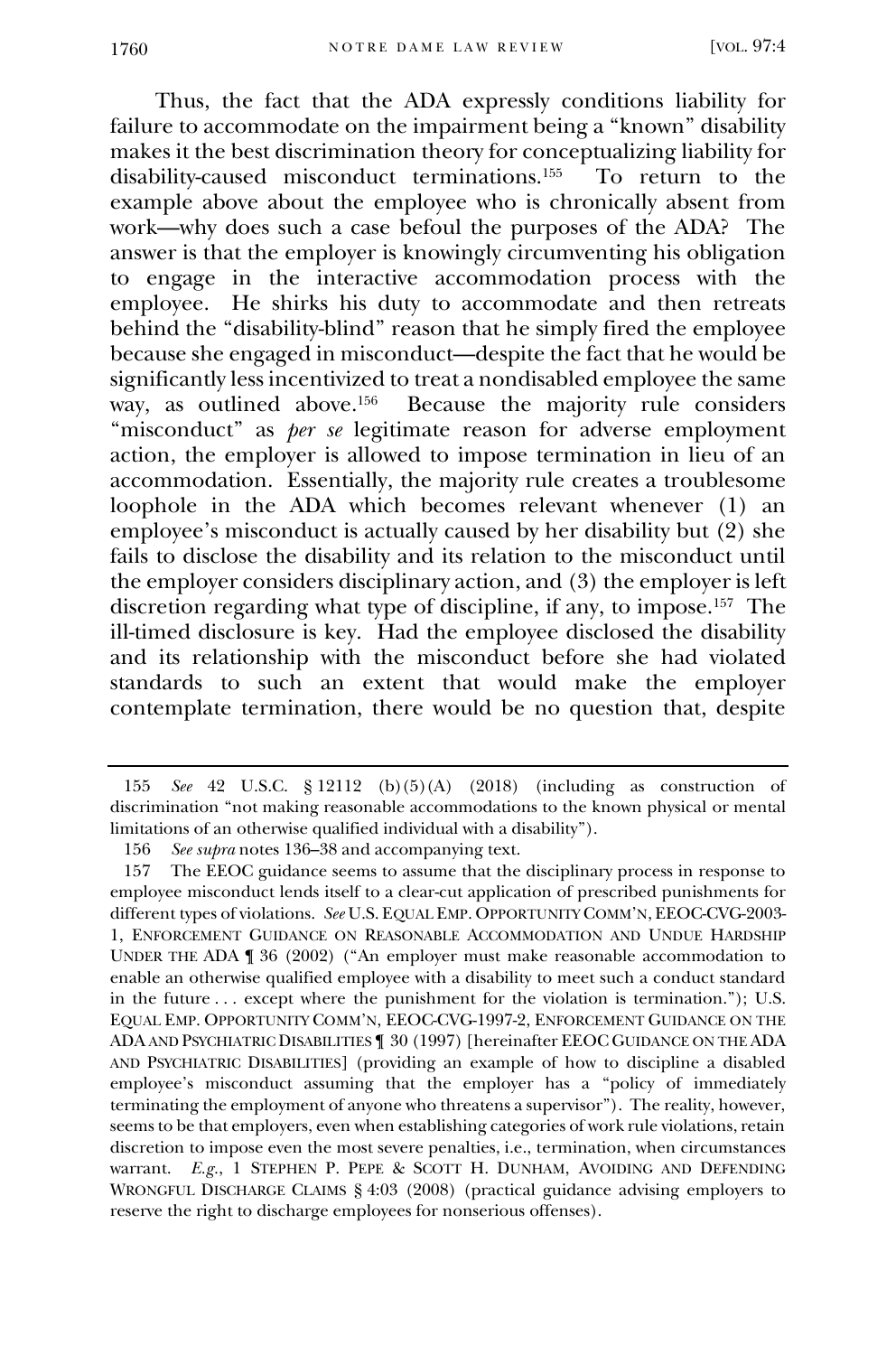whatever lesser discipline imposed for the first few offenses, the employer would have a duty to accommodate the disability going forward. On the other hand, had the employee failed to disclose the disability until after she was fired, the knowledge prong of the failure to accommodate framework could not be satisfied, and thus the employer could not be held liable for failing to accommodate a disability of which he was totally unaware.

The legal test for this tweaked version of the minority rule, then, might look something like the following. First, the plaintiff would establish a prima facie case by showing that (1) she is an individual with a disability; (2) she is "otherwise qualified" for the position from which she was terminated; (3) there exists a "causal nexus" between the disability and the conduct on which her termination was predicated; and (4) the management official responsible for her termination, at a point in time before the termination decision was finalized, knew or should have known about both the existence of the disability and its causal connection to the misconduct. If the plaintiff satisfies these elements under a preponderance of the evidence standard, the burden will shift to the employer to prove an affirmative defense, such as by showing (a) that there exists no reasonable accommodation which would allow the employee to comply with the conduct standard in the future to the extent required by business necessity; (b) that retention of the employee would pose a significant risk of substantial harm to the safety of other individuals in the workplace; or (c) that engaging in the accommodation process would subject the employer to undue hardship.

This formulation strives to preserve the traditional threshold requirements of an ADA case (as  $(1)$  and  $(2)$  establish the plaintiff's membership in the protected class) but also focuses the inquiry on the underlying cause of the conduct that predicated the termination and the responsible official's actual or constructive knowledge of it. It also declines to graft onto the case the *McDonnell Douglas* disparate treatment framework nor the disparate impact analysis. Note that this test dispenses with both (a) the categorical rejection of the idea that an employer never has to tolerate an employee's misconduct and (b) the maxim that "reasonable accommodation is never 'retroactive.'"<sup>158</sup> Dispensing with the former recognizes that tolerance for misconduct is unproblematic insofar as the direct threat defense remains unavailable. Dispensing with the latter recognizes that the idea of retroactivity with respect to accommodations has been a misnomer;

<sup>158</sup> *See generally* EEOC GUIDANCE ON THE ADA AND PSYCHIATRIC DISABILITIES, *supra*  note 157, ¶ 36 ("Since reasonable accommodation is always prospective, an employer is not required to excuse past misconduct even if it is the result of the individual's disability.").